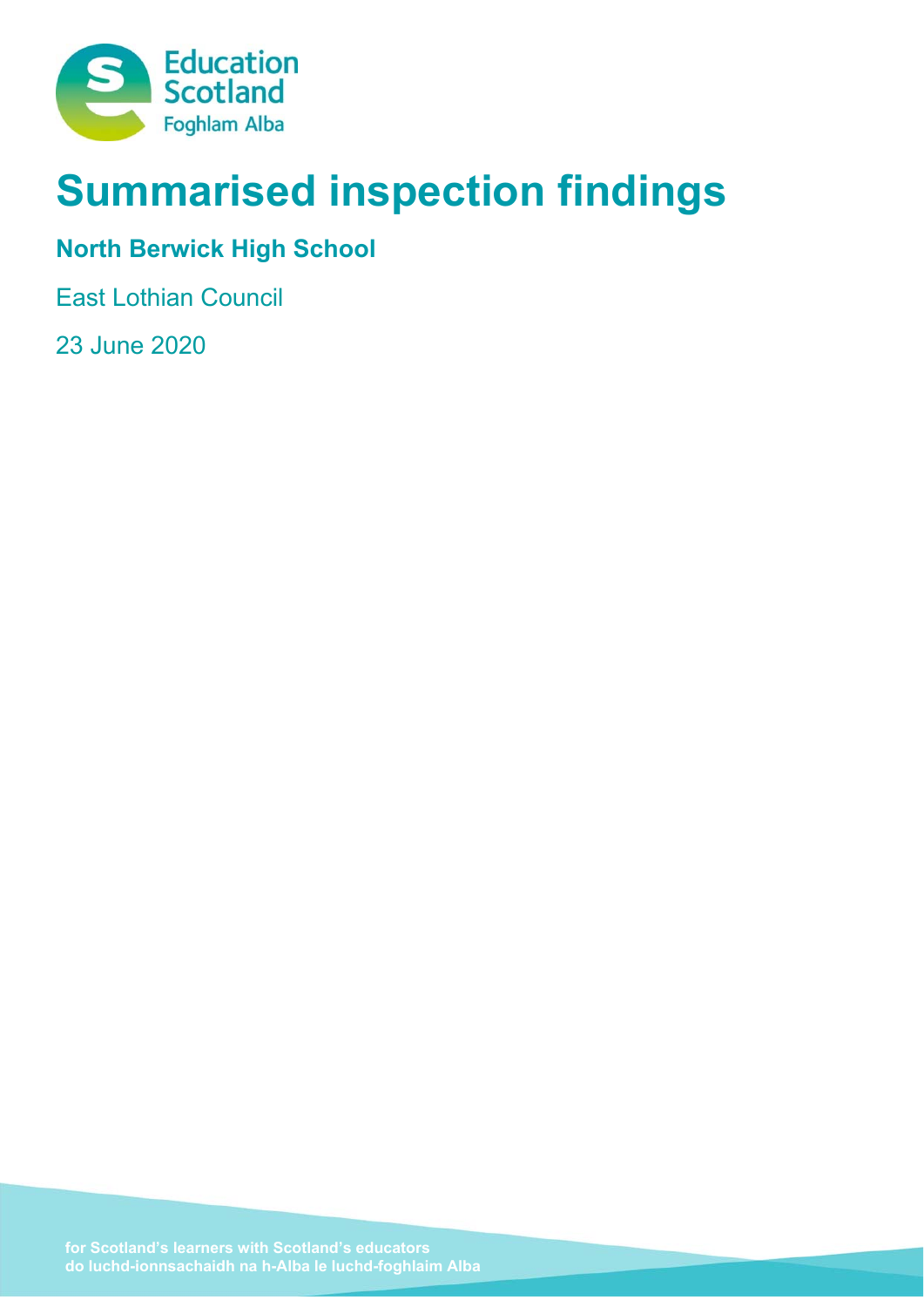School name North Berwick High School Council: East Lothian Council SEED number: 5556031 Roll (Feb 2020): 972

Attendance is generally above the national average.

Exclusions are generally below the national average and have shown a decline over the latest two years*.* 

In February 2019, 4.4% of pupils were registered for free school meals, which is significantly below the national average of 15%.

In September 2018, no pupils lived in the 20% most deprived datazones in Scotland. In September 2018, the school reported that 29% of pupils had additional support needs.

# Key contextual information

North Berwick High School is a non-denominational secondary school with five associated primary schools. The senior leadership team consists of a headteacher and three depute headteachers and two business managers who share a post. The roll is predicted to increase considerably by 2025 and an extension is planned to cater for this increase.

| 1.3 Leadership of change                                                                        | very good |
|-------------------------------------------------------------------------------------------------|-----------|
| This indicator focuses an eelleberative leadership at all levels to develop a shored vision for |           |

This indicator focuses on collaborative leadership at all levels to develop a shared vision for change and improvement which is meaningful and relevant to the context of the school within its community. Planning for continuous improvement should be evidence-based and linked to effective self-evaluation. Senior leaders should ensure the need for change is well understood and that the pace of change is appropriate to ensure the desired positive impact for learners. The themes are:

developing a shared vision, values and aims relevant to the school and its community  $\blacksquare$  strategic planning for continuous improvement implementing improvement and change

- School leaders, staff and young people understand and model very well the school's agreed values of curiosity, diligence, kindness and belonging. Young people fully understand the importance of aspiring to achieve their best.
- The headteacher has been in post for seven years and is a highly effective leader who is well respected by staff, parents and learners. She provides very clear direction. Her leadership is characterised by openness and personal trust, promoting empowerment and strong collaboration within a supportive ethos. The three depute headteachers have complementary skills and work very well together. They are clear about their roles and the expectation that they will demonstrate clear impact in their areas of responsibility. Almost all staff and most parents who responded to the pre-inspection questionnaire feel that the school is led well. Leadership and distributed leadership is a strength across the school with the leadership team often asked to share their successful practice across the local authority.
- $\blacksquare$  The headteacher, senior leaders and staff use self-evaluation well to inform improvement. This includes using the results of thorough analysis of data, focused departmental reviews and well-planned agreed learning and teaching observations. Strong evaluative activities are leading to improvements in learning and teaching. Collegiate work using 'How good is our school? (4th edition)' supports senior, middle leaders and staff to provide accurate evaluations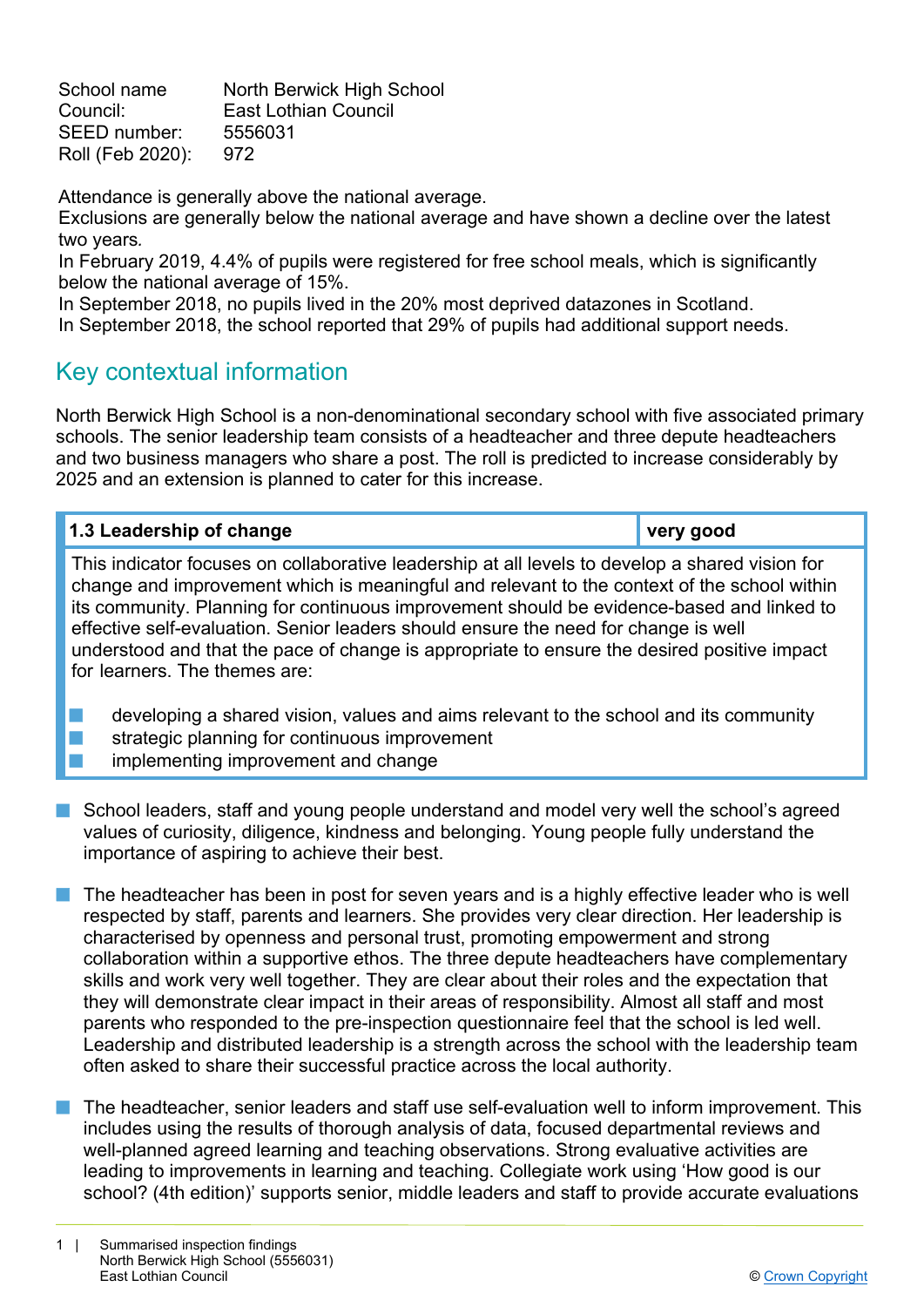of the school's strengths and the areas for improvement. All staff have a clear understanding of the social and cultural context of the school and can refer to this data easily to inform their classroom planning. The faculty review approach, with an emphasis on learning structure and goals, is supporting teachers and middle leaders to be evaluative with regard to learning and teaching and is supporting improvement.

- n School planning links well into priorities identified in the National Improvement Framework and local authority plans. The school improvement plan is set out clearly with three key development priorities. These are learning and teaching to raise attainment, equity to close the gap and curriculum development to meet the needs of all learners. These priorities reflect well the improvement analysis from effective engagement with staff, pupils, partners and parents. Faculty improvement plans are clear and link well with the school improvement plan. Key to planning for continuous improvement is the school's robust faculty review process. This demonstrates clear improvements in attainment with staff becoming more robust in articulating learner progress. Young people participate well in improvement work through completion of pupil surveys and from commenting in focus groups on their classroom experiences. The headteacher recognises that closer tracking of school improvement plan actions, with the addition of agreed dates for completion, can improve the present pace of change.
- The strong collegiate work between senior leaders, middle leaders and non-promoted staff ensures a clear flow of intelligence across subject departments. This supports senior leaders and staff to lead the ongoing development of effective learning and teaching. This includes the use of agreed visible classroom routines, which support ongoing improvements in learning and teaching. Middle leaders lead their teams very well and are encouraged to be innovative and creative. They support and challenge their staff well. The faculty review process is explicitly linked to professional review and development (PRD) and General Teaching Council for Scotland (GTCS) Standards. The leadership and empowerment of every member of staff to make a significant contribution to the holistic development of all young people is a strong feature of the school's work.
- Senior leaders offer a high-quality career-long professional learning (CLPL) programme. This supports staff development and is appreciated by staff. Senior leaders use PRD sessions well to enable staff to feel comfortable in being challenged and questioned about their professional learning, and confident in discussing the decisions and next steps. Staff comment that senior leaders empower them with the latest in educational research materials and regular in-house training and coaching to support them to develop strong enquiry skills. Practitioner enquiry is integral to developing teachers' professional learning. A very positive report from the GTCS Excellence in Professional Learning Award Panel highlights and recognises the "strong leadership of learning culture". Staff are rightly proud of how their efforts have been recognised and shared.
- n Teachers undertake strong relevant professional development opportunities including, for a few, success in achieving the qualification for 'Into headship'. Almost all faculties have staff who benefit from working with the Scottish Qualifications Authority (SQA) in a variety of roles such as markers, depute principal assessors, verifiers and subject writers. In addition, staff are achieving a range of Masters accreditation linked to improving pedagogy.
- n The curriculum rationale is clear and continues to be developed and refreshed. The present curriculum supports the school's vision and values of producing learners who demonstrate well the skills and attributes of the four capacities within Curriculum for Excellence (CfE). The strong attainment and achievement, particularly at S5 and S6 in the latest two years, is a positive endorsement of the curriculum development.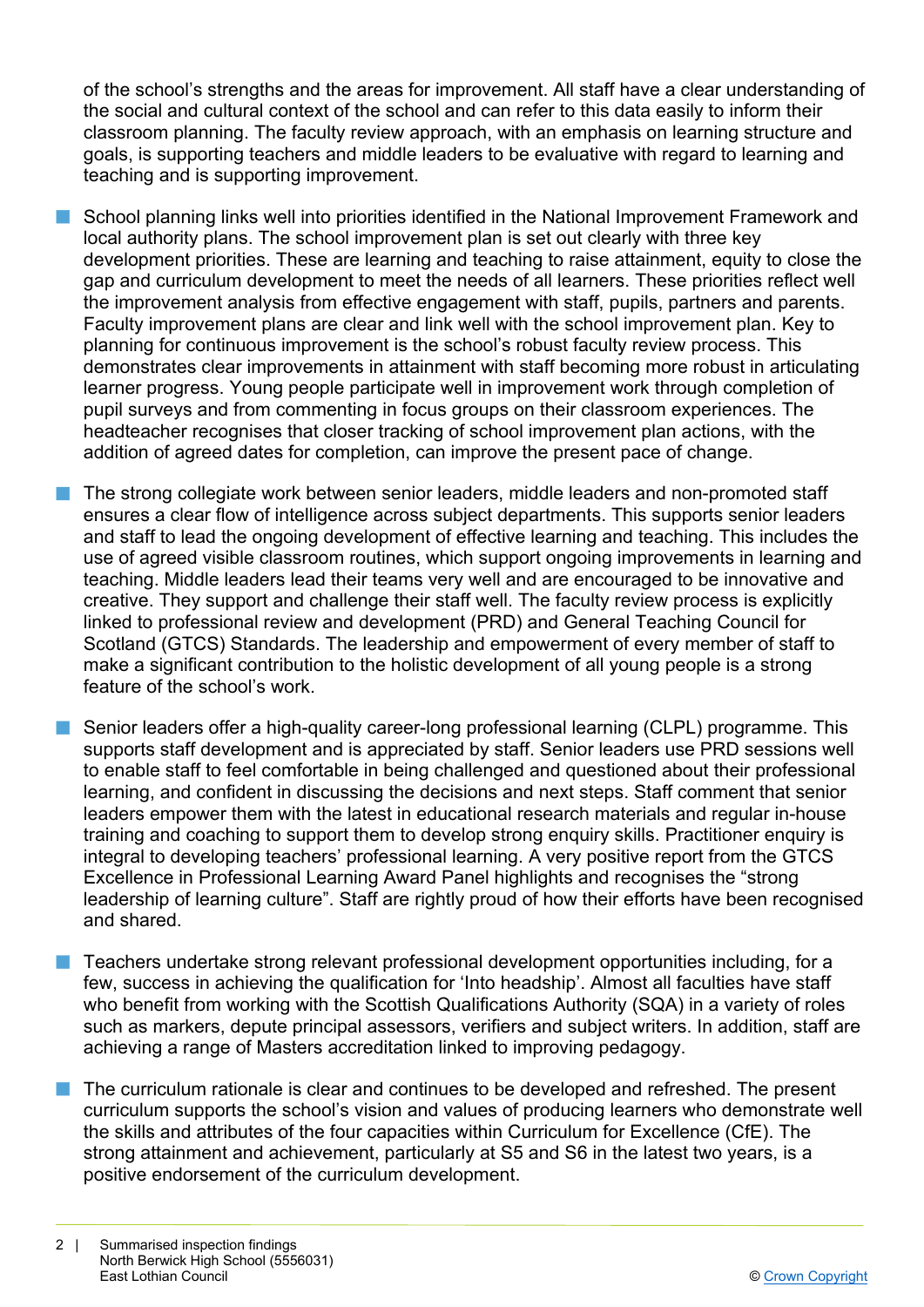- n Leaders in the school are committed to embedding the national priorities of Developing the Young Workforce (DYW), Career Education Standards (CES) and Work Place Standards (WPS). A wide range of activities is taking place across the school and progress has been made over the last two years in implementing them. A clear strategy with targets and timelines would help to drive the work forward this work and help to monitor better the progress being made and impact. A useful DYW register has been developed to capture the totality of the work carried out across curricular areas. There is no analysis yet of what the information collected tells the school. DYW priorities need to be more explicitly mentioned in improvement plans, and Standards and Quality Reports.
- The school seeks the views of young people to inform planning for improvement. At whole school level, young people's views are sought on areas of school life such as learning and teaching, curriculum and equity. This is done in various ways such as the pupil council, and recently introduced youth strategy groups. A very wide range of opportunities is on offer to develop the leadership of young people. This includes for example, serving on the wellbeing committee, the charities group, or as an inclusion ambassador.
- $\blacksquare$  Partners have a very clear understanding of the social, economic and cultural context of the school and this knowledge is used well to plan provision locally. There is a reciprocal arrangement around professional learning, where some community learning and development staff and volunteers have attended training arranged by the school and vice versa. This helps to strengthen further relationships with partners and develops a shared understanding of approaches to supporting young people's learning. The school has an effective partnership with the North Berwick Youth Project (NBYP) who have strong links with guidance staff resulting in a range of well-targeted activities. A depute headteacher attends regularly the long-established North Berwick Coastal Children and Youth Network. This connection helps to maintain effective relationships with partners and connects to wider community and area priorities, such as a shared focus on mental health. Whilst the school is well connected to community partners, there is scope to increase their involvement more systematically in school improvement planning and evaluation. For example, partners can be engaged more in new developments such as the use of the recently developed skills framework.
- The Parent Council participates in discussions on identifying school priorities for improvement and this gives it an input to shaping the work of the school. Parent Council members assist with teacher interviews. This session, plans are in place to enable parents be more involved in the quality assurance of learning and teaching in partnership with senior leaders. The Parent Teacher Association work to raise funds, which provide helpful financial support for additional events to enhance the wider learning provision.
- $\blacksquare$  The completion of a well-crafted annual, school Standards and Quality report provides a useful summary of outcomes, learning developments and positive impact achieved throughout the year. The local council provides strong support within its service level agreement, as well as acting as a critical friend. The success of year-on-year improvement reflects the detailed knowledge classroom staff have of the young people.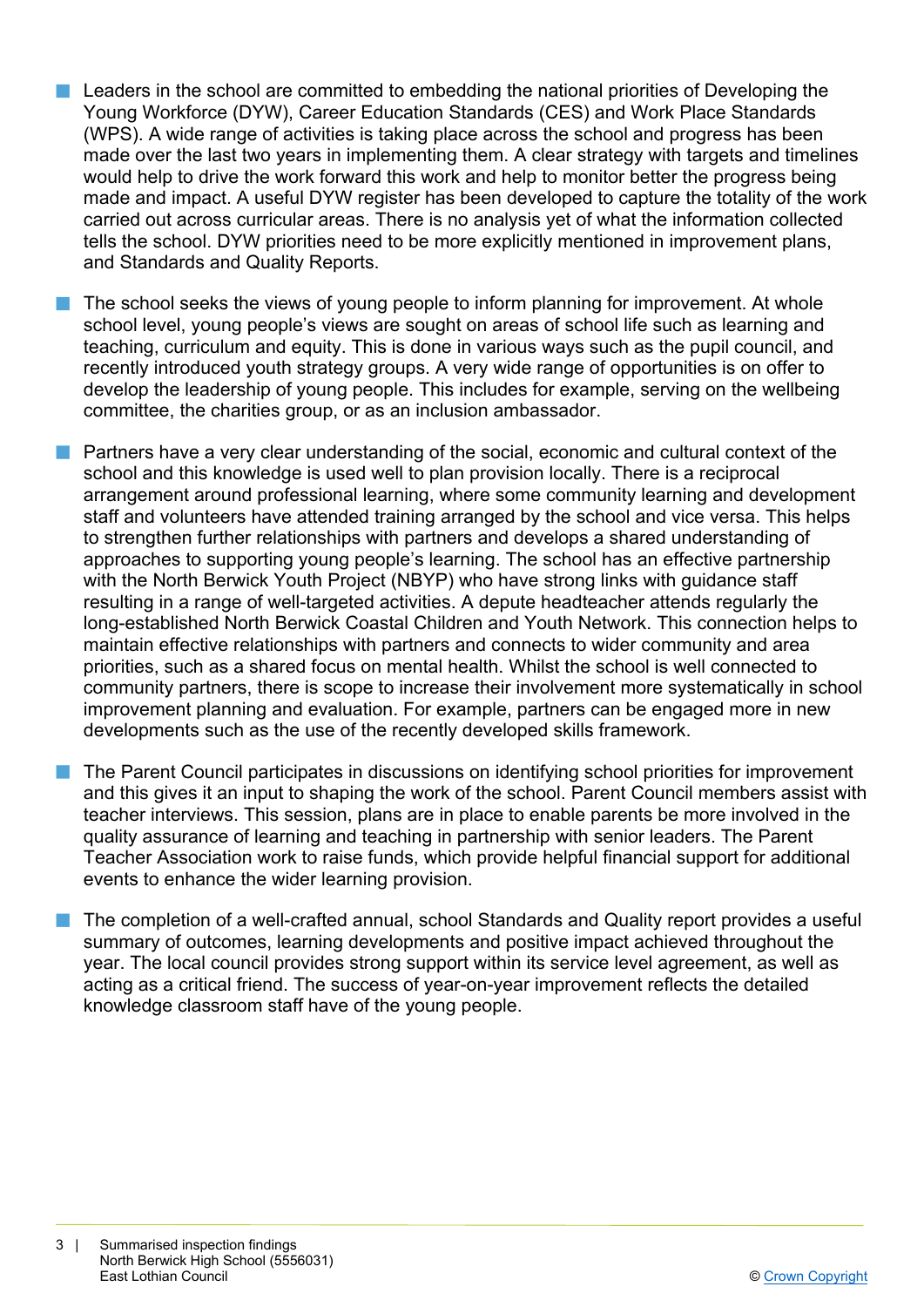| 2.3 Learning, teaching and assessment                                                                                                                                                                                                                                                                                                                                                                                    | very good |  |
|--------------------------------------------------------------------------------------------------------------------------------------------------------------------------------------------------------------------------------------------------------------------------------------------------------------------------------------------------------------------------------------------------------------------------|-----------|--|
| This indicator focuses on ensuring high-quality learning experiences for all children and<br>young people. It highlights the importance of highly-skilled staff who work with children,<br>young people and others to ensure learning is motivating and meaningful. Effective use of<br>assessment by staff and learners ensures children and young people maximise their<br>successes and achievements. The themes are: |           |  |
| learning and engagement                                                                                                                                                                                                                                                                                                                                                                                                  |           |  |
| quality of teaching                                                                                                                                                                                                                                                                                                                                                                                                      |           |  |
| effective use of assessment                                                                                                                                                                                                                                                                                                                                                                                              |           |  |
| planning, tracking and monitoring                                                                                                                                                                                                                                                                                                                                                                                        |           |  |

- $\blacksquare$  The ethos and ambition of the North Berwick High School community is underpinned by the school motto: 'Aim Higher'. The ethos of the school is also characterised by very positive relationships between young people and staff, and young people and their peers, based on mutual respect and support. The school values of curiosity, diligence, kindness and belonging underpin young people's learning experiences. Young people can talk about how they are demonstrating these values in their learning experiences. Their achievements in this respect are celebrated through the school's policy to promote positive behaviour at school events.
- Young people have opportunities to evaluate their learning experiences in faculties through learning conversations, questionnaires and discussion groups. The results of these findings inform improvement planning at school and faculty level. Most young people believe they have opportunities to influence what and how they learn. They would, however, welcome more opportunities to be involved in evaluating, planning and leading their own learning in classrooms, and working more closely with staff, as partners in school improvement.
- **n** Young people are engaged and motivated by their learning in most contexts. Where learning activities are appropriately challenging and enjoyable, and well matched to their needs and interests, young people are particularly diligent, creative and highly motivated. Planning learning to meet the wide range of needs within a classroom is a feature of learning in most lessons but particularly well developed in a few faculties. Staff should continue to develop planning to ensure learning is meeting the needs of all young people across all subjects. They have appropriately identified the need to continue to improve the consistency of pace, challenge and progression in learning in the broad general education (BGE) in particular.
- n Teachers are highly committed to professional learning which has had a positive impact on the learning experiences of young people in most faculties. Staff have regularly undertaken enquiry-based action research, they share their findings across the school and this informs planning for improvement. This work contributed to the school gaining the GTCS Excellence in Professional Learning Award in May 2019. From June 2019, partnership work with the University of Edinburgh has enhanced further the practitioner enquiry work previously undertaken. All staff now regularly apply the findings from educational research to inform their planning to improve learning and teaching. To date, the focus of this work has included improvements in approaches to critical literacy, effective feedback, cognitive science in building long-term knowledge, and conducting high-quality learner conversations. The school's capacity to continue to improve learners' experiences has been considerably enhanced as a result.
- **n** In almost all lessons, teachers' explanations and instructions are clear. Most lessons are well structured. Lessons can often be predominantly teacher directed. However, through practitioner enquiry, teachers are developing a deeper understanding of highly effective direct instruction, resulting in improvements to learners experiences in this respect. For example, in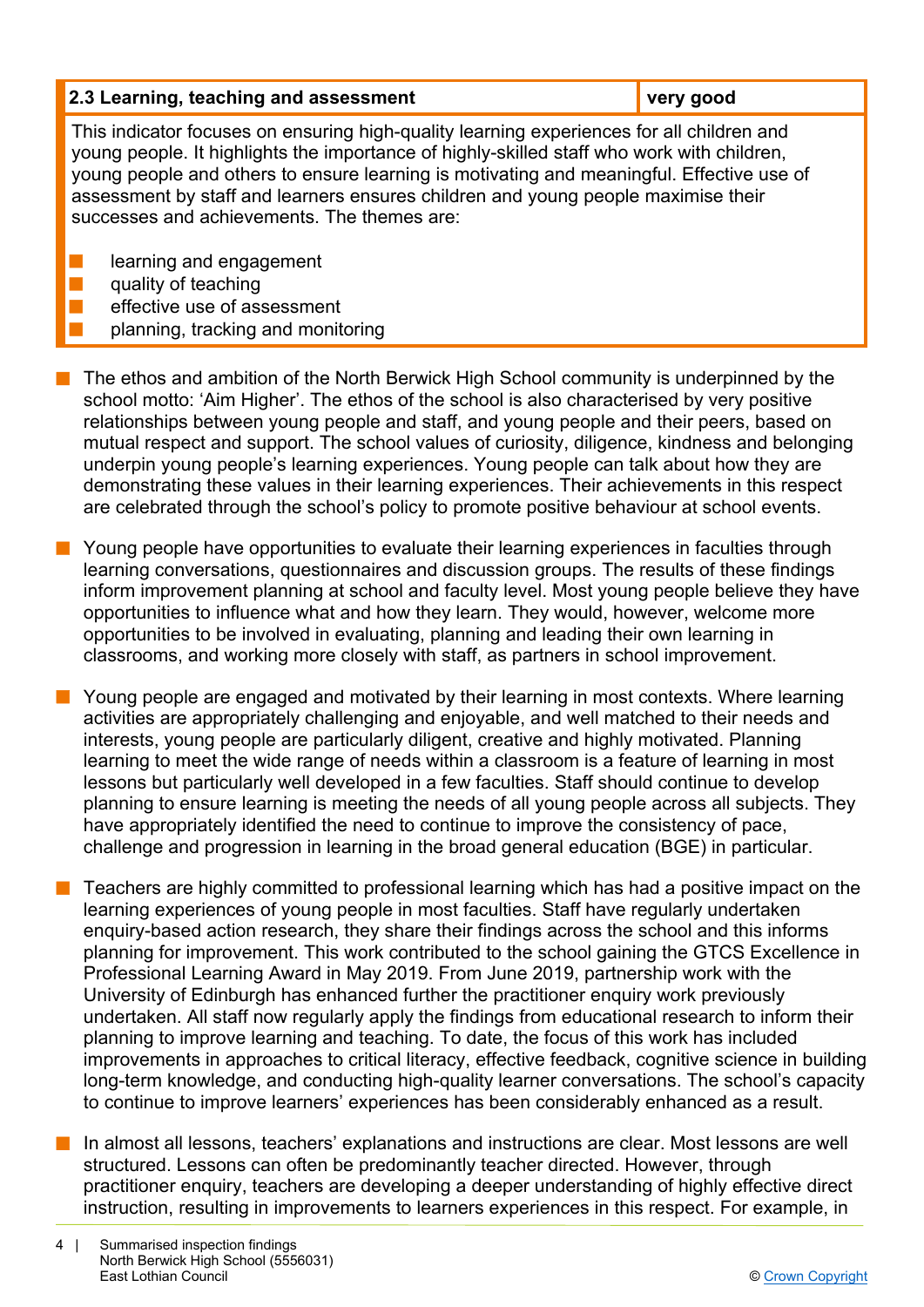most classrooms, high-quality questioning ensures that learners interact very well during lessons and develop higher order thinking skills. In a few contexts, where their curiosity is developing, young people are also asking good questions. Teachers should now continue, as planned, to extend the range of teaching and learning approaches.

- $\blacksquare$  Young people have good awareness of their progress in learning. They are also being well supported to take responsibility for their own learning in most faculties. For example, almost all staff share the purpose of learning with young people, and the criteria required to be successful. Young people subsequently have opportunities to self- and peer- assess against these criteria in almost all classes, which deepens their understanding of their strengths and next steps. When this is combined with high-quality teacher feedback, including learner conversations, young people can talk about the skills they are developing, and the steps they need to take to improve their progress. Well-developed approaches to profiling strengths and next steps in learning in the BGE in a few departments are also helping young people to set targets to improve their learning and progress. In the senior phase, almost all young people receive high-quality feedback through learning conversations with their subject teachers. Young people at these stages are confident in discussing their working grade and target grades. They are very clear about their strengths and next steps in learning and almost all take responsibility for their own learning and progress.
- $\blacksquare$  Almost all teachers are using digital technology effectively to share the purpose of learning. Teachers have engaged in several useful professional learning opportunities to develop their skills in digital technology. Staff use a variety of digital platforms to provide resources for young people and to give feedback on their work. Young people value this. In a few lessons, digital aids such as visualizers are used to help develop young people's understanding of new ideas. The school should continue with planned approaches to use digital technology to support and enrich learners' progress.
	- There is an extensive range of opportunities for young people to develop their interests and skills through lunchtime and after school clubs and activities outwith the classroom. They have very good opportunities to experience wider personal achievement, and can talk confidently about the skills they are developing in these contexts. For example, they have opportunities to lead learning in a range of activities including the Youth Philanthropy Initiative, the eco school group, the health and wellbeing committee and the LGBT club. There is now scope for the school to consider how to ensure that young people experience progression in their personal achievements, and continue to seek ways to accredit these experiences as they progress through the school.
- Staff are increasingly confident when making their assessment judgements in the BGE. They are developing their use of a range of assessment evidence to inform their judgements and moderate them against the National Benchmarks. They have worked with colleagues in associated primary schools to agree shared expectations and standards in literacy and numeracy. All staff have also had opportunities to moderate standards of literacy. There is now scope for the school to develop a more consistent and rigorous approach to moderation across faculties. This should include the moderation of course planning as well as standards of learning, teaching and assessment. Staff would also benefit from opportunities to moderate standards within their own subject area in the BGE with teachers in other schools. In the senior phase, staff make very confident assessment judgements based on the expertise provided by the large number of staff who undertake assessment duties for the SQA.
- **n** Approaches to planning, tracking and monitoring are developing in the BGE and senior phase, with evidence of positive impact on outcomes for young people. In almost all classes, teachers closely monitor the progress of individual learners during each lesson and provide well-timed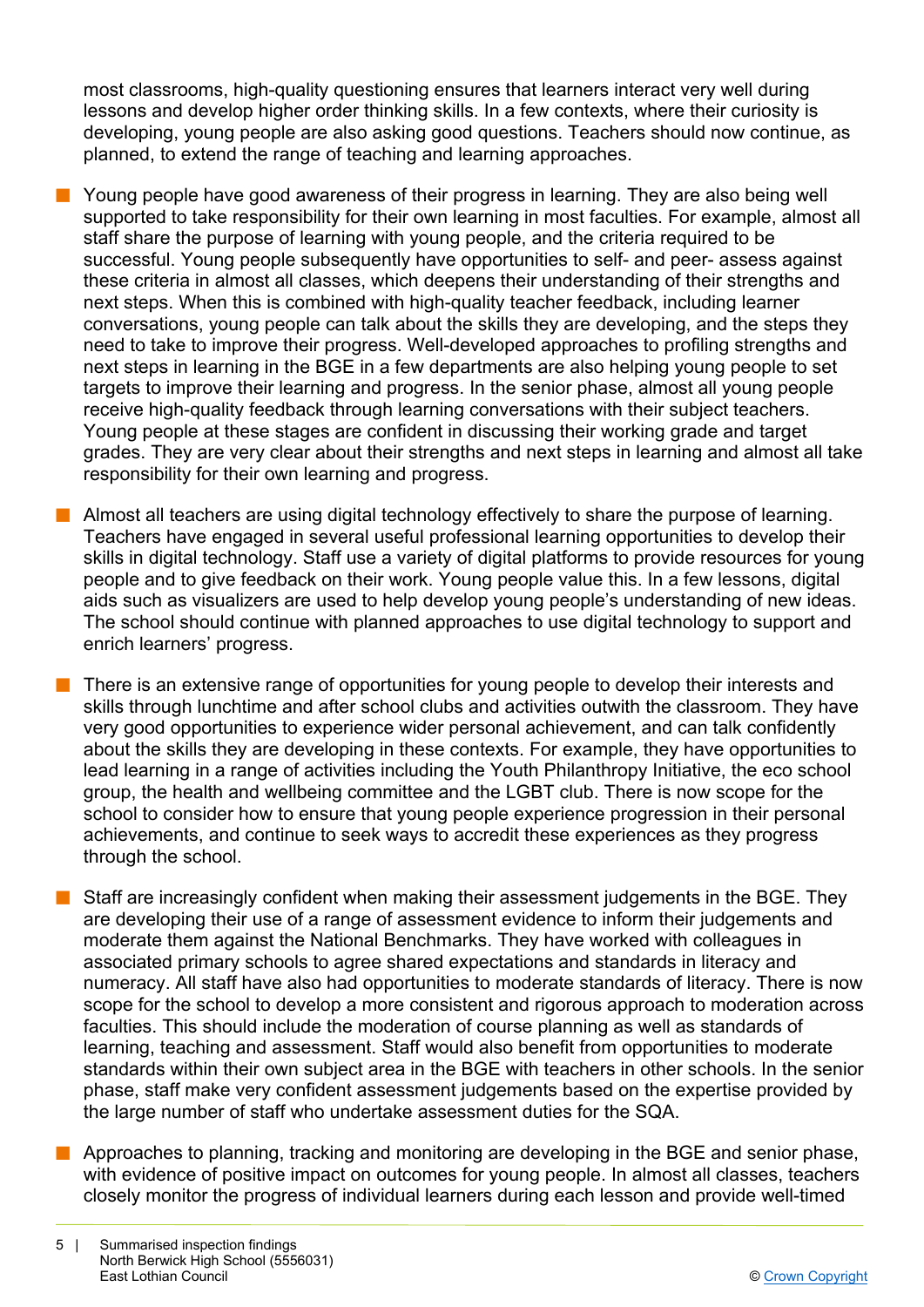interventions to ensure they make progress in their learning. Staff closely monitor the progress of young people requiring additional support and intervene to address underachievement where this is detected. Monitoring and tracking data from faculties is collated centrally and provides senior and middle leaders with a strategic overview of young people's progress. This is being used well by staff to inform discussion about the progress of individuals and groups of learners and plan appropriate learning and targeted interventions, at school, faculty and classroom level.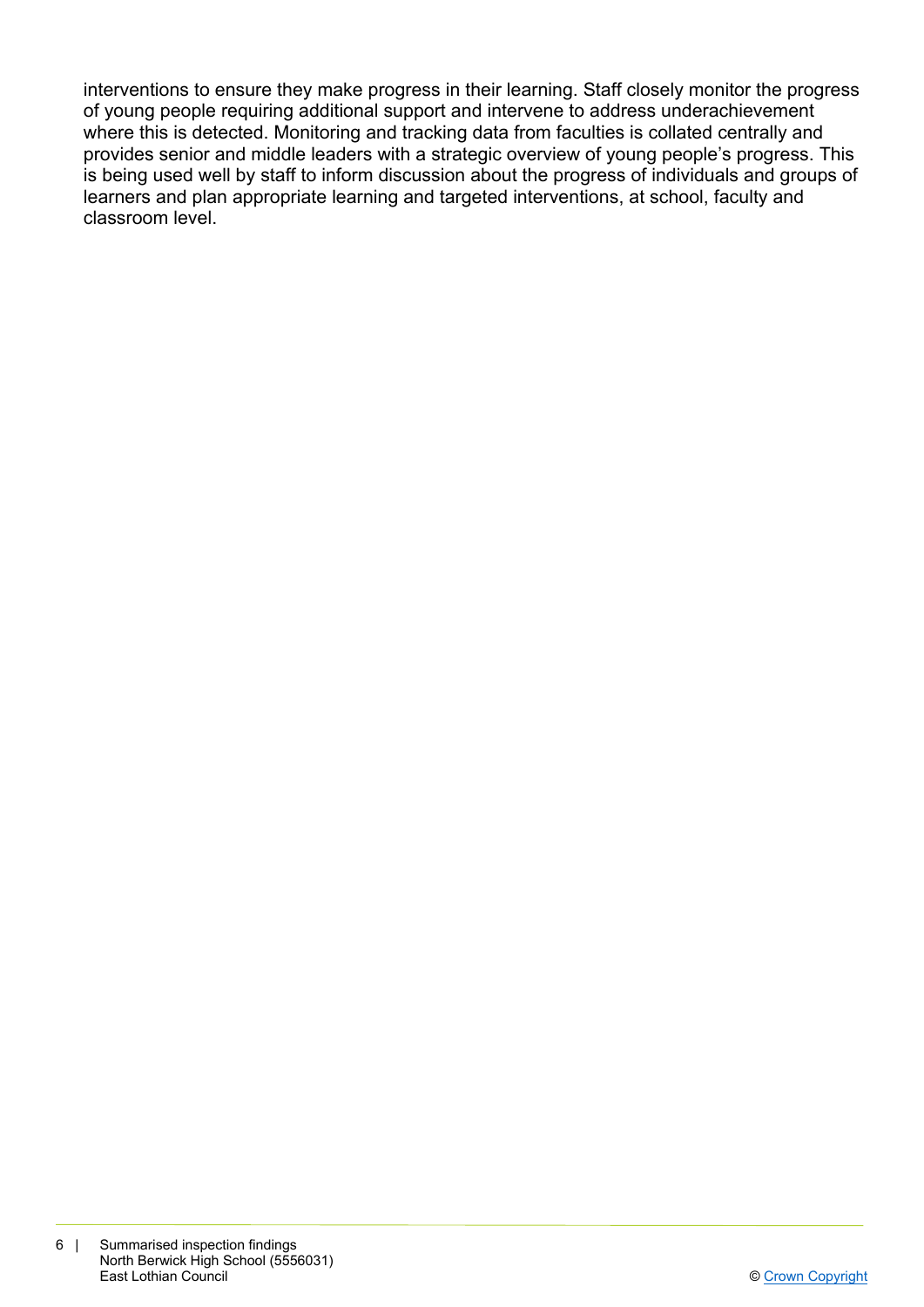# **2.2 Curriculum: Learning pathways**

There has been a recent review of the curriculum as well as a proposed change to the structure of the school day. A new 32 period common school day is to be implemented in line with the other local authority secondary schools in June 2020. This should support a more coordinated approach to college options for young people in the senior phase.

The school has a programme of support for children moving from primary school. There is a calendar of activities, which supports children socially and emotionally and an enhanced transition from P6 for a few children. Information on achieved levels in literacy and numeracy as well as aspects of wellbeing, is transferred from the five primary schools. Faculty heads have access to this information to support them in planning learning. Helpful work has begun with the business education faculty and associated primaries, which is supporting curricular transitions. It would be helpful to build on this very positive start across other curricular areas.

## **Broad General Education**

- n Almost all young people from S1 to S3 currently experience learning across all eight curriculum areas. Courses are designed using the experiences and outcomes of CfE. This should stay the same with the proposed new structure of the school day starting in June 2020. Senior leaders need to ensure that all young people receive their entitlement to a BGE until the end of S3. Currently, a few young people are not experiencing a modern language until the end of S3. In addition, the current arrangement is not sufficient for young people to receive their entitlement to a meaningful experience of a third language. Teachers should ensure that learning at S3 across all curriculum areas remains focussed on the experiences and outcomes of CfE and does not prioritise the requirements of National Qualifications (NQs). Senior and middle leaders should ensure that learning experiences in S3 provides those young people specialising at fourth level with appropriate depth in their learning to provide successful progression to the senior phase. There is also a need to ensure that there is an appropriate learning pathway for the few in S3 who require further consolidation of third level experiences and outcomes.
- Senior and middle leaders have carried out reviews of S1 and S2 courses and have identified some common areas for focus across subject areas. They are developing a shared plan for how these areas for focus can be taught in a consistent way across faculties. The planning of this work is now also supporting the school's development of interdisciplinary learning. Learners across the BGE also have experiences of outdoor learning in the outdoor classroom as well as through learning experiences beyond the school. The school is at an early stage of using the 'Sustainable Development Goals' adopted by all United Nations Member States. There are a few examples of using these to raise young people's awareness of learning for sustainability. This good practice could be developed and shared across the school.
	- The plans for developing literacy across the curriculum are more progressed than those for numeracy and health and wellbeing. Senior leaders are planning to include numeracy, and health and wellbeing through the school improvement planning process. Middle leaders are developing approaches well to improving young people's literacy skills across the BGE. The principal teacher of literacy, supported by staff in the English department, has planned approaches to improve writing, listening and talking in all curricular areas. Collaboratively, they have developed a literacy tracking tool, which is used effectively in almost all departments. Young people benefit from a wide variety of literary events, and the school library is used effectively to support young people to research their learning, and also to access texts.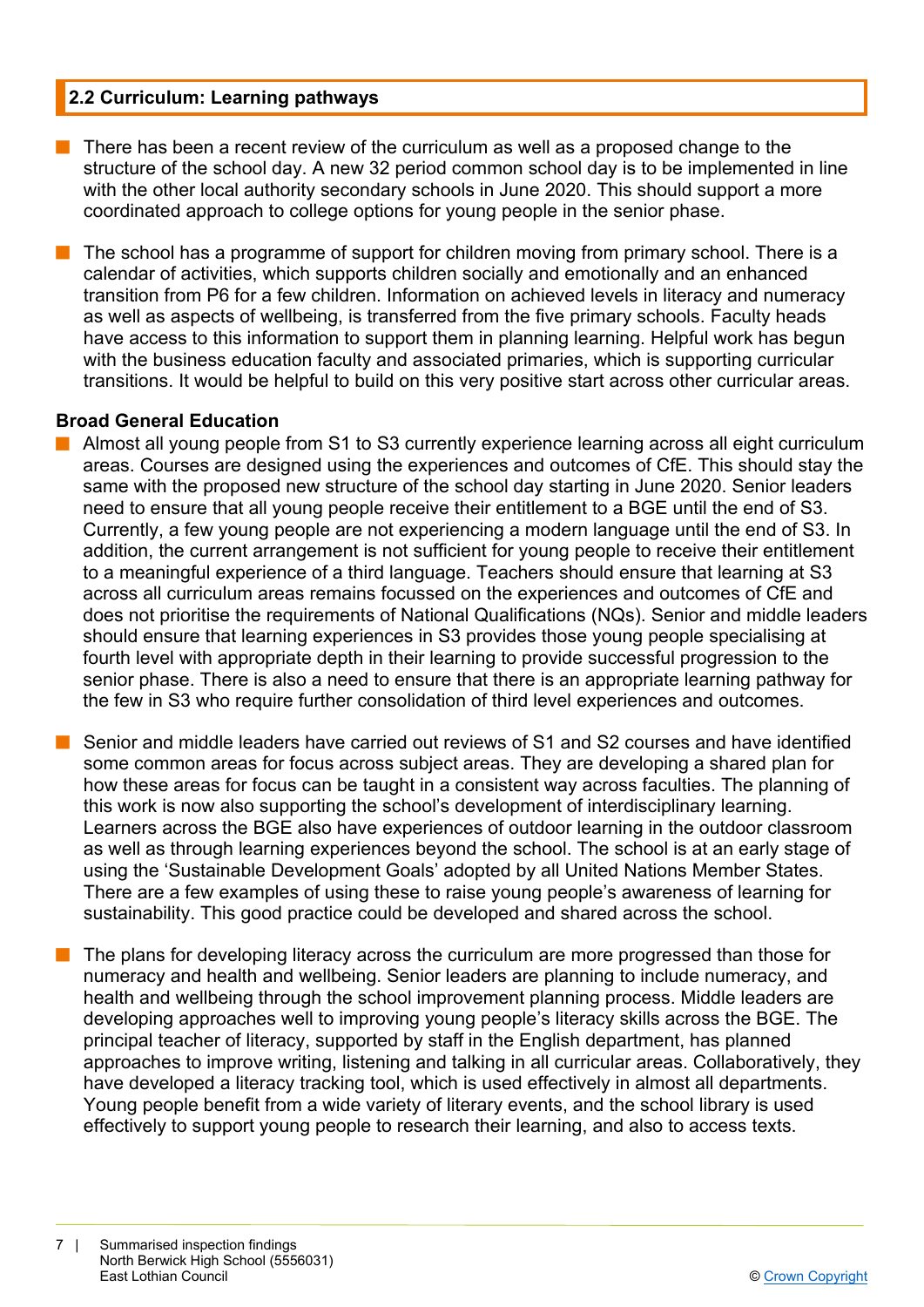# **Senior Phase**

- $\blacksquare$  S3 learners are offered a free choice of courses for the senior phase. In most classes, young people are aiming for the same level of qualification. In a few classes, there are learners aiming for qualifications at two different levels. These include physics, chemistry and biology classes with young people studying for National 4 and National 5 being successfully taught together.
- The current curriculum arrangement offers a combined senior phase from S4 to S6 with all courses available to all learners. The new curriculum framework from August 2020 includes a plan to offer seven courses instead of six, to all S4 learners. Young people will then continue with an offer of up to five courses in S5 and S6. Parents, young people and staff were consulted on the proposals to move to seven course choices and the change was viewed favourably. The rationale for the new curriculum framework is currently being finalised. The overall aim is that the change will improve progression, offer further flexible pathways and continue to raise attainment.
- $\blacksquare$  A few young people at S4 are able to take up college options as part of their learning pathway. It is anticipated that there will be an increase in the college offer following the introduction of the common school day. It should enable a more streamlined provision with the local college and other local authority secondary schools. The school has also increased the range of courses and diversity of learning pathways for young people moving through the senior phase. This has offered greater choice beyond NQs, in line with the needs, interests and aspirations of young people. The increasing number of vocational pathways being developed for the senior phase enhances choice for young people. There would be benefit in senior leaders considering the Labour Market Information and the Regional Skills Assessment when developing the future curriculum offer.

 $\blacksquare$  Young people are given good advice to support them in making informed choices about choosing appropriate courses to meet their needs. They talk with guidance staff and class teachers through both personal and social education (PSE) and careers interviews with Skills Development Scotland (SDS) staff. There is a need to ensure that every young person has easy access to the relevant information and for staff to support such decision-making. Young people value the guidance they receive in school and generally find the content of their PSE sessions useful. A few feel more information about a broader range of careers would be useful. Parents have opportunities to be involved in course choices if they wish. They are kept well informed of decision-making and have a clear calendar outlining key dates for young people.

- n The school works well with East Lothian Works and Edinburgh College to ensure a range of Foundation Apprenticeships (FA) are being offered to young people*.* Where specialist vocational areas are identified by individual young people, guidance staff work hard to ensure that a personalised curriculum can be arranged.
- n During 2019-20, 15% of S4, 34% of S5 and 58% of S6 are undertaking work experience. Many young people secure placements through their own family contacts. Other young people regard experiencing the world of work from S4 as a voluntary activity rather than an opportunity, which the school promotes for everyone. The school is trying to capture and monitor all work experiences that young people may be involved in.
- $\blacksquare$  Staff in a few curriculum areas make useful links between their classroom teaching and employability or career opportunities. Most curriculum areas have developed good quality noticeboard information, which highlights the range of career opportunities in particular subject areas, together with more general inspirational material.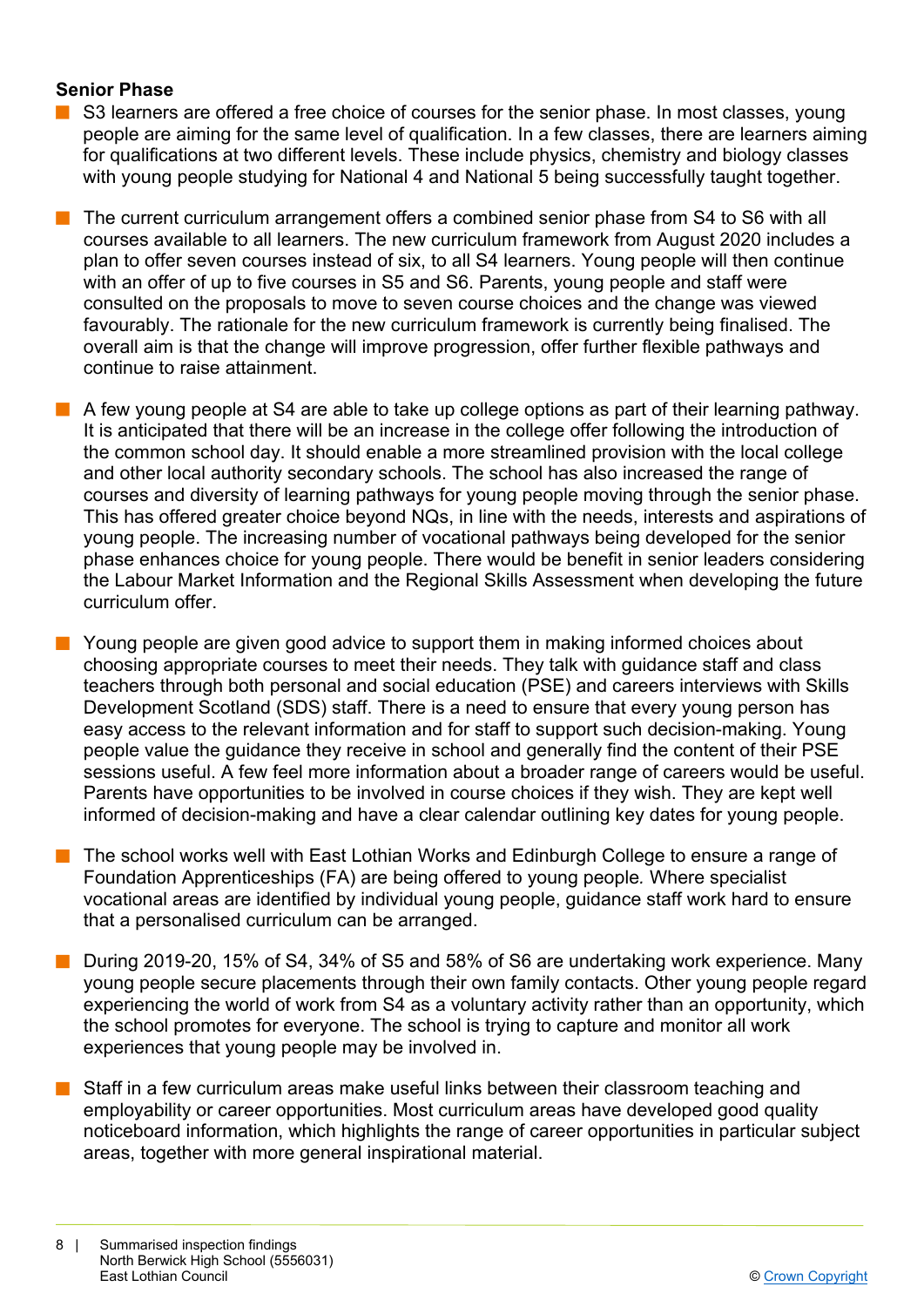- $\blacksquare$  Information provided by faculties for the course choice booklets varies, with a few providing very useful skills and possible careers clearly outlined.
- **n** The school has developed a very strong relationship with SDS Careers Advisers and the Work Coach. All have worked well together to develop knowledge and understanding of Career Management Skills (CMS) and more general employability.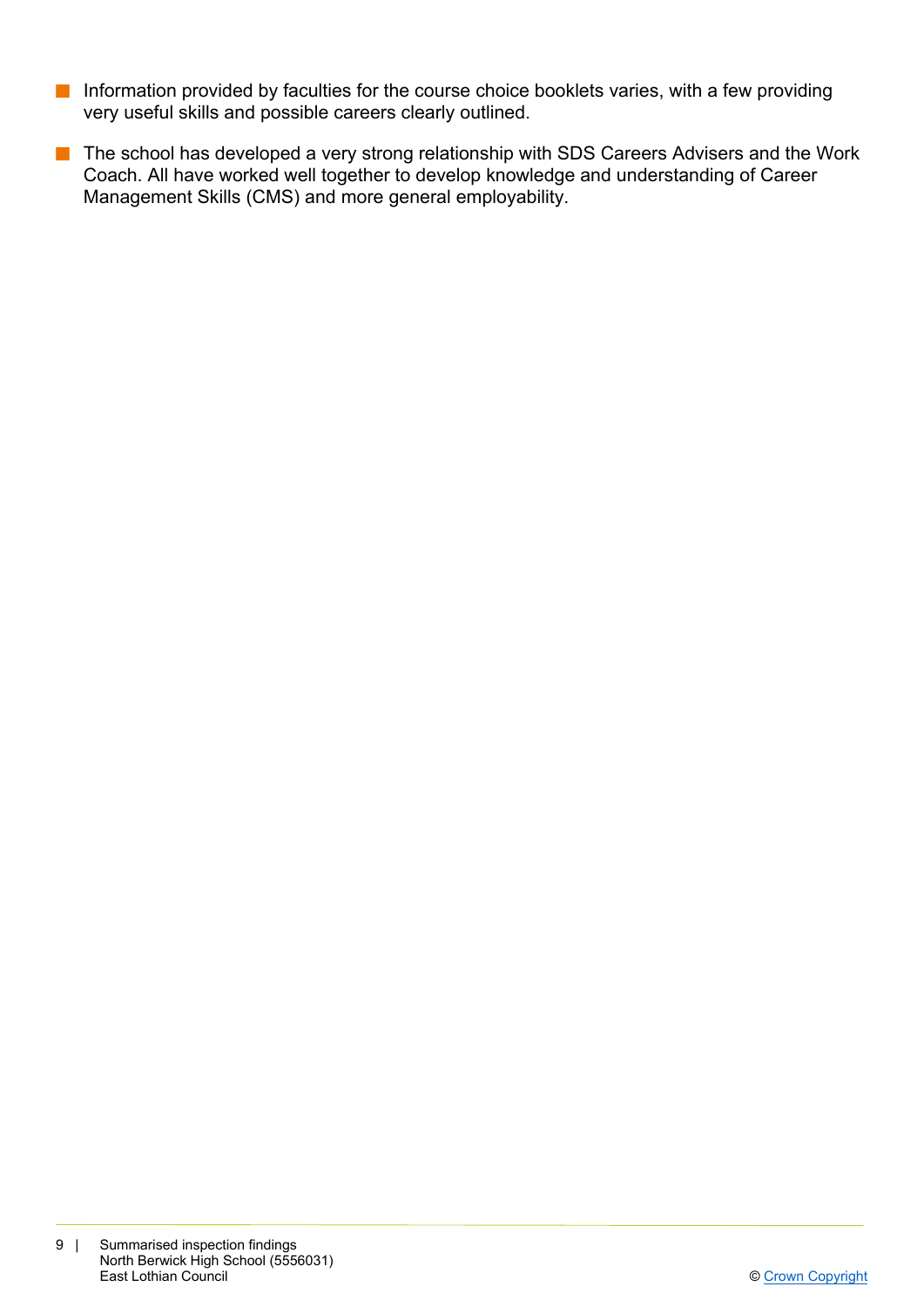## **2.7 Partnerships: Impact on learners – parental engagement**

- **n** Parents are highly supportive of the school. They are represented through the Parent Council and also the Parent Teacher Association (PTA). The PTA are mainly a fundraising group. Both parent groups are well organised and work very well with the headteacher and staff. Minutes of meetings are available on the school website.
	- n Members of the Parent Council are kept well informed of school events by briefings from the headteacher at each meeting. There are also parental events across the school calendar to update parents on key issues such as curriculum changes and eco school information. Senior leaders are committed to increasing the number of events for parents to support family learning. These events will be an important next step to empower parents to support their child's learning at home. A successful numeracy event was held for a few parents recently. Most parents would welcome opportunities to participate in, and contribute to, activities where parents and their children can learn together.
- The school has been working with parents to support their request for better organisation of parent meetings. In a positive move, the school has planned an online system for booking appointments. The parental request to ensure the availability of all staff for appointments and for the organisation of the timings should be kept under review. A few parents are concerned that they are not able to make appointments with all of their child's teachers.
- The school regularly consults with parents, for example, regarding the common school day, the new school extension and the planned dates of parents meetings. These have led to improvements for example, in the change to the dates of the parents meeting for S1. The PTA also helped to secure funding towards support for young people's mental health and wellbeing. The Parent Council is keen for more members of the broader parent forum to become involved in its work. This will be helpful to support continuing strengths in parental engagement.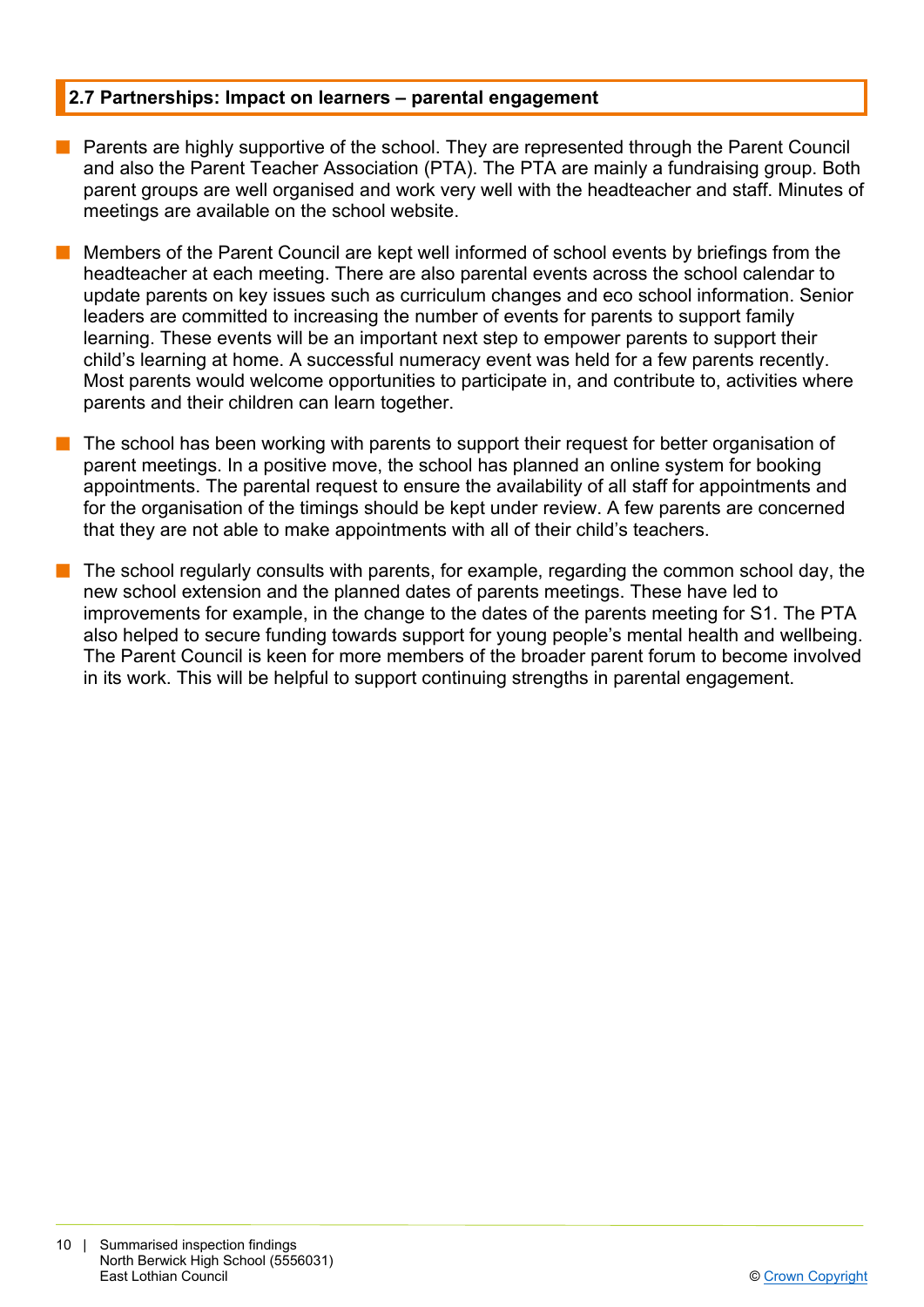# **2.1 Safeguarding**

**n** The school submitted self-evaluation information related to child protection and safeguarding. Inspectors discussed this information with relevant staff and, where appropriate, young people. In addition, inspectors examined a sample of safeguarding documentation. Areas for development have been agreed with the school and the education authority.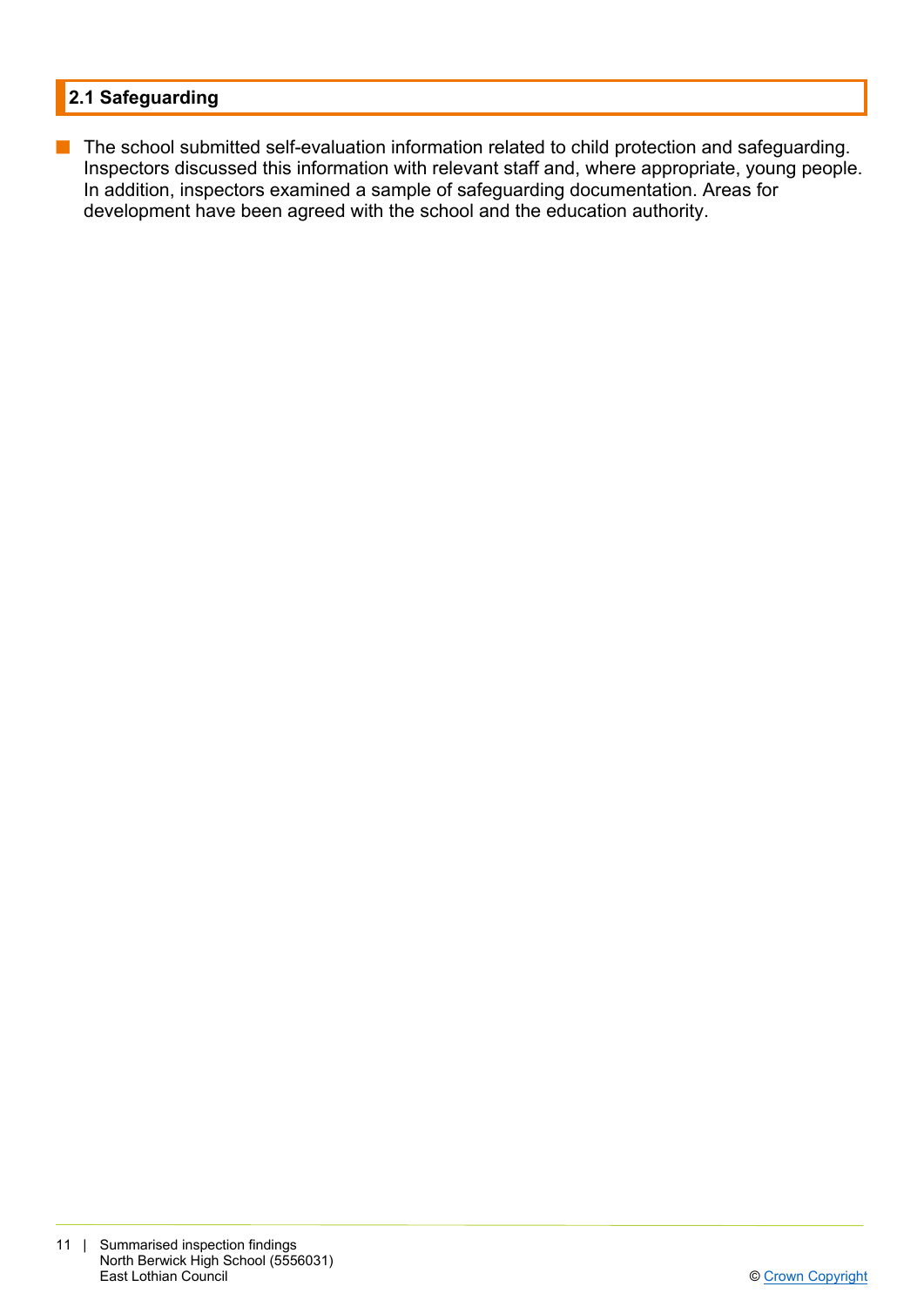| 3.1 Ensuring wellbeing, equality and inclusion | $\vert$ good |
|------------------------------------------------|--------------|
|------------------------------------------------|--------------|

This indicator focuses on the impact of the school's approach to wellbeing which underpins children and young people's ability to achieve success. It highlights the need for policies and practices to be well grounded in current legislation and a shared understanding of the value of every individual. A clear focus on ensuring wellbeing entitlements and protected characteristics supports all learners to maximise their successes and achievements. The themes are:

- $\blacksquare$  wellbeing
- $\blacksquare$  fulfilment of statutory duties
- $\blacksquare$  inclusion and equality
- **n** Young people benefit from positive relationships with staff, which support them to achieve. There are positive peer-to-peer relationships that support the wellbeing of almost all young people. Senior leaders should amend the school's 'positive behaviour policy' to reflect the increasing emphasis placed on developing a positive whole school ethos and culture which better reflects the school's approach. There is a need to ensure that restorative strategies are applied consistently across the school, as a few young people feel that they are not treated in a fair and just manner.
- The work on Getting it Right for Every Child 'GIRFEC at NBHS' is a useful document. It provides a starting point to clarify roles and responsibilities of staff in relation to health and wellbeing. Senior leaders should build on this work by developing a whole school strategic approach to universal support, including the role of registration. A majority of young people feel that the school helps them develop their confidence. This could be further strengthened if all staff take greater accountability for promoting all aspects of wellbeing for young people.
- $\blacksquare$  Recent adaptations to the S1 PSE programme and course are beginning to help staff to have a more consistent focus on wellbeing. There are early indications that young people in S1 are engaging with and reflecting on their wellbeing by using the common language around GIRFEC. Extending the use of the wellbeing indicators across all year groups will support young people to reflect on their progress and development in wellbeing. In addition, it will allow senior leaders and pupil support staff to consider and demonstrate improved outcomes for young people more easily.
- $\blacksquare$  Young people are very positive about their accessibility to a wide range of support measures, including a diversity of services delivered by partners. Referrals to the specialist mental health agency have reduced. Young people's self-assessment of how they feel about aspects of their mental health shows improvement. They value and have evaluated positively the Guided Self-Help service that supports them with anxiety. Commendably, the service has been nominated for national recognition. The wellbeing committee, led by young people, is raising awareness of mental health issues through posters, assemblies and 'I'm here to talk about anything' system. Young people feel more confident to speak about their emotional wellbeing with a range of teachers.
- $\blacksquare$  There are strengths in the way the school targets specific groups of young people to ensure that they are achieving and feel well supported. There are a number of well-led initiatives that are benefiting young people. The guidance department has a close working relationship with the NBYP. Staff from NBYP attend the monthly-extended pupil support meeting, helping them to plan together and identify resources for young people facing barriers to learning. This partnership is leading to a range of targeted provision, including the Prince's Trust achieve group and a NBYP residential trip, for a few young people to build their resilience.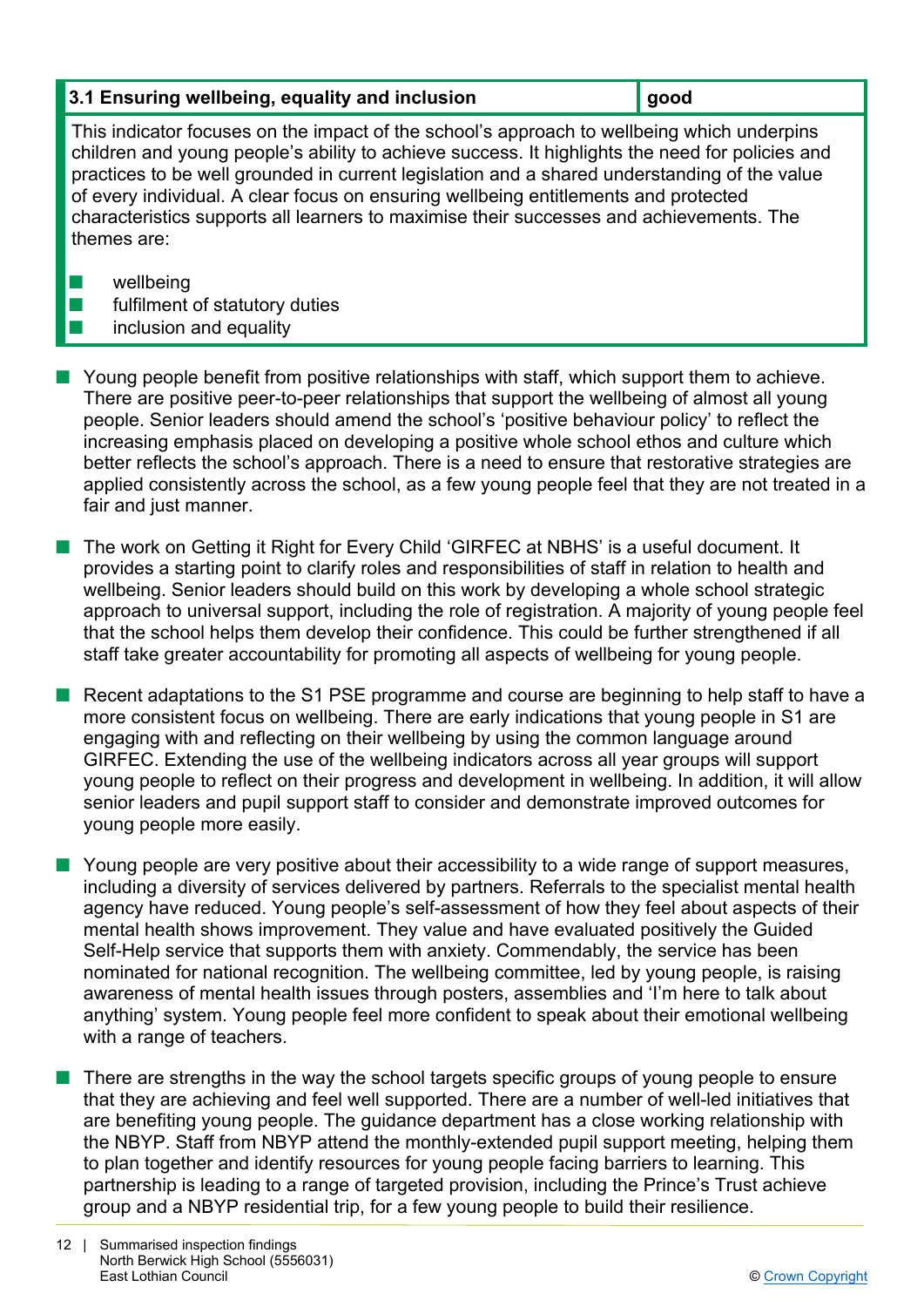- n Senior leaders and middle leaders of support recognise the need for a streamlined set of support plans. The work on creating individualised education plans and a pupil support matrix are early attempts at bringing a coherence to planning for support. Plans need to be clear with specific, measurable, achievable, relevant and time-related outcomes. This would make it easier for appropriate support staff to evaluate more rigorously and robustly the extent to which young people are overtaking their targets. This has the potential to support fully integrated working between inclusion staff, support for learning and guidance.
- The school's core value of 'belonging' resonates with almost all young people who feel part of the community of North Berwick High School. Young people who require additional support, do not always feel fully included in a minority of mainstream classes. This happens when tasks and activities are not set at the right level of difficulty. Meeting their needs more effectively in class would allow them to feel a greater sense of success. The recently introduced inclusion ambassadors are well placed to identify young people's barriers to feeling included and valued across the school.
- $\blacksquare$  Young people who access the support base speak very highly of the work undertaken to support their wellbeing. Support staff have a positive relationship with young people and understand their needs. Young people feel safe and secure, highly nurtured and have a strong sense of attachment to the base. Staff should continue to consider the balance of providing support and building young people's resilience, independence and coping skills.
- **n** The school maintains high levels of attendance and sets ambitious targets for improvement. These are clearly understood and principal teachers of guidance understand their role in promoting attendance. Attendance is discussed regularly at house meetings. Principal teachers of guidance offer customised care, support and guidance to pupils where attendance is an issue. They would welcome greater involvement from partner agencies to 'get it right for every child'. Senior leaders should review the planning of flexible arrangements such as part-time timetables, involving partner agencies where necessary to ensure young people's needs are met. The school should continue with approaches to ensure rigorous arrangements to monitor period-by-period anomalies.
- Exclusion rates have decreased overall from  $14/15$  to 18/19. In the current year, there have been no exclusions.
- $\blacksquare$  Care-experienced young people are well supported by principal teachers of guidance. Their needs are considered, including the requirement for a coordinated support plan. Their attendance, progress, and effort are monitored routinely to support positive outcomes. As a result, care-experienced young people speak positively about the support they receive. They are included in the life and work of the school through their involvement in after-school activities and committee work.
- Young carers would benefit from all staff having an appropriate understanding or better appreciation of issues associated with caring responsibilities. They would welcome greater flexibility in meeting deadlines, completing homework or being punctual. In line with the Carers (Scotland) Act 2016, it is important that young carers are considered for having a young carer statement that contains information about their caring role and support available to them. Young carers are very appreciative of opportunities provided to them by the local authority.
- **n** A minority of young people feel that bullying is not dealt with effectively by the school. Although they know where to go for support, they feel that issues related to bullying are not always effectively resolved and followed up. The school should undertake a review of approaches to tackling bullying in line with national guidance 'Respect for All'. An agreed understanding of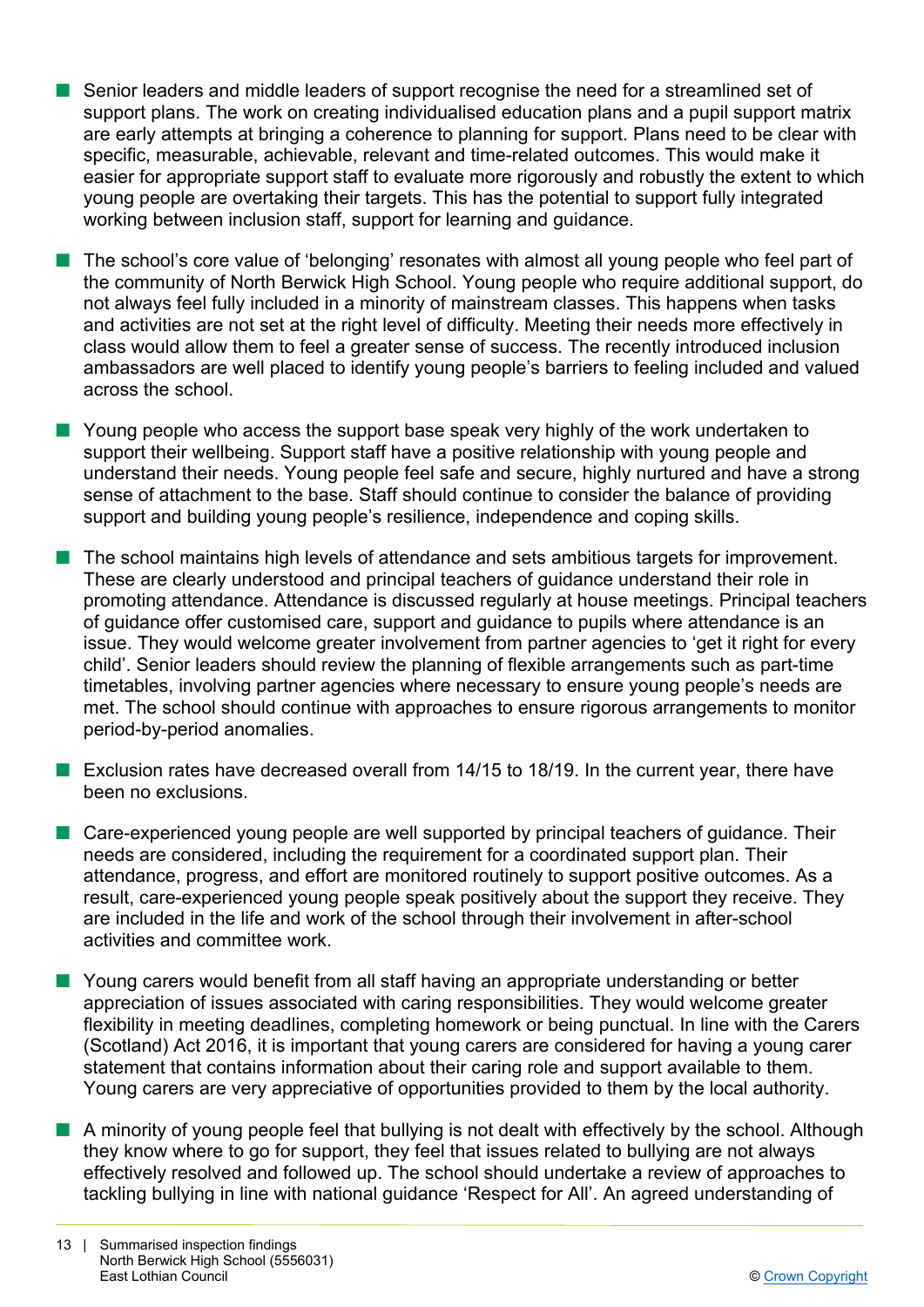what constitutes a reportable incident of bullying and bullying based on protected characteristics would be helpful across the school community.

**n** Young people would welcome increased opportunities to develop their understanding of equality and diversity. There is potential to capitalise on young people's cultural heritage, their rich, diverse experiences and for this to be reflected more fully in the life and work of the school. There are a few areas where there is a need for staff to understand, and successfully counter, unconscious bias, which is impacting on young people's uptake of subjects, and opportunities within the class. Staff should continue to develop strategies to address anti-stereotyping and promote gender balance in subject choices. There is innovative practice within the computing department that has redressed the gender imbalance and improved uptake amongst girls.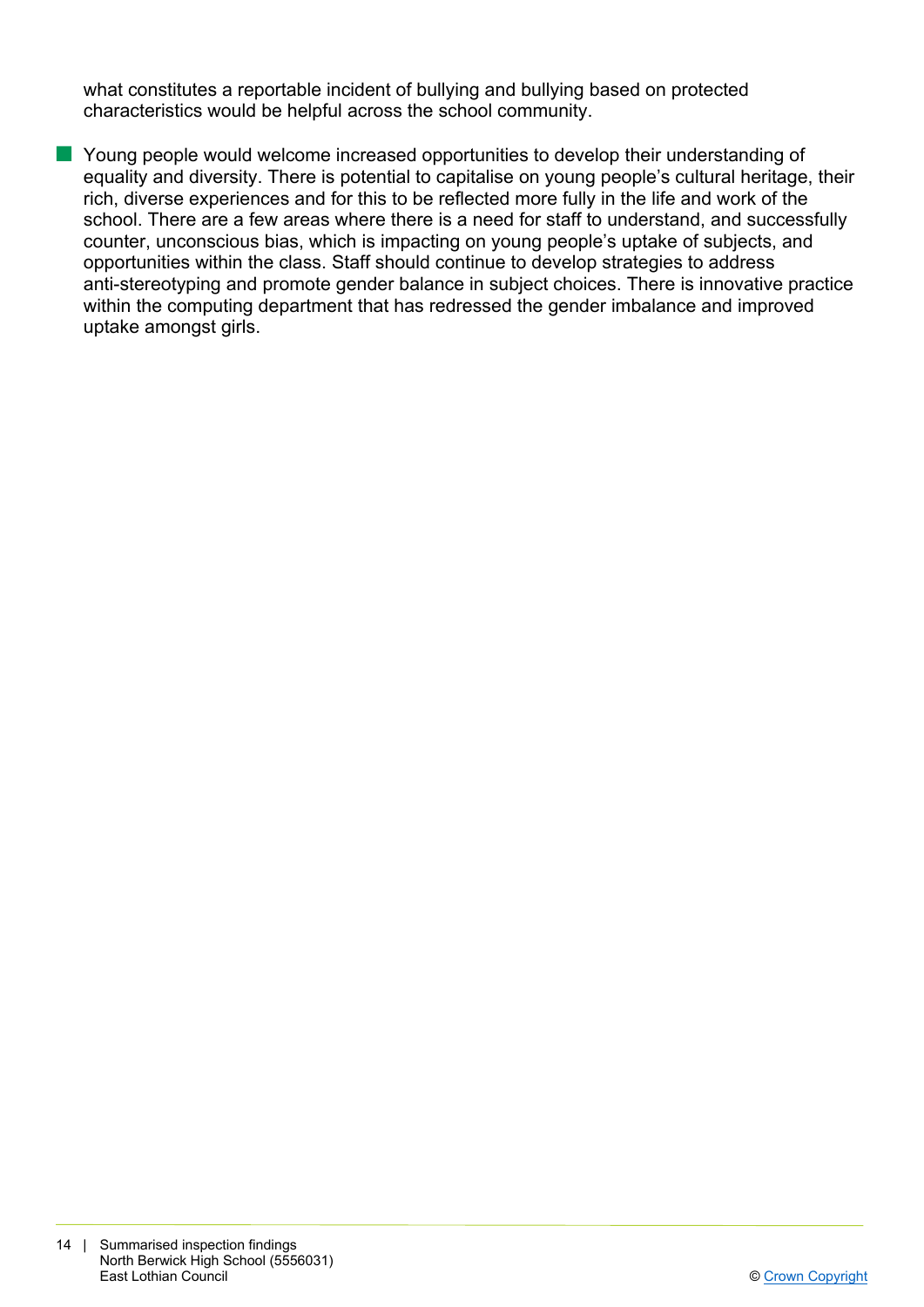# **3.2 Raising attainment and achievement very good**

This indicator focuses on the school's success in achieving the best possible outcomes for all learners. Success is measured in attainment across all areas of the curriculum and through the school's ability to demonstrate learners' achievements in relation to skills and attributes. Continuous improvement or sustained high standards over time is a key feature of this indicator. The themes are:

- $\blacksquare$  attainment in literacy and numeracy
- $\blacksquare$  attainment over time
- $\blacksquare$  overall quality of learners' achievement
- $\blacksquare$  equity for all learners

# **Attainment in literacy and numeracy in the BGE**

 $\blacksquare$  The school reports that by the end of S3, almost all young people achieved third CfE level in literacy and numeracy from 15/16 to 18/19. Young people's attainment in numeracy at fourth level has been improving since 2016 with almost all achieving this in 18/19. The majority of young people achieved fourth level literacy in 18/19.

# **Attainment of leavers in literacy and numeracy**

n The percentage of leavers achieving literacy at SCQF level 5 or better through a unit has improved from 14/15 to 18/19. In 18/19 almost all young people left school having achieved literacy at this level or better. This brings attainment at this level back in line with the virtual comparator (VC) where it had been since 14/15. It had fallen to significantly lower in 17/18. The percentages achieving literacy at SCQF level 5 or better through a course award has improved from 2013-18.

■ Most young people have achieved numeracy at SCQF level 5 or better through a unit from 16/17 to 18/19, whereas it had been the majority in the two years prior to this. Although there was a decline in 18/19, the percentages achieving at this level show an overall improving trend over the five-year period. Attainment at this level is in line with the VC from 16/17 to 18/19, having been significantly lower in the two years prior to this. There has been a year-on year improvement from 2013-18 in the percentage of young people achieving numeracy at SCQF level 5 or better through a course award. Most young people left school in 17/18 having achieved numeracy at SCQF level 5 or better through a course award. This is the highest attainment recorded by the school at that level in the five-year period.

 $\blacksquare$  The percentage of leavers with additional support needs achieving literacy and numeracy at SCQF level 5 or better through course awards has been improving from 2013-18 with most achieving literacy at this level in 17/18 and the majority doing so in numeracy.

# **Attainment over time at the BGE**

 $\blacksquare$  Each faculty has its own system for tracking the progress of young people through the BGE and transfers information to the school-wide tracking system. This new whole-school system enables senior leaders to gather and analyse data for all curriculum areas at set times across the year. Attainment data for cohorts of young people in S1, S2 and S3 across all curriculum areas indicates overall, attainment is strong at these stages. There is variability in attainment between a few subject areas. Senior leaders and staff are now better placed to identify underperformance or any attainment issues in the BGE. The improved systems are helping staff to target support for young people more effectively. Senior leaders now need to work with staff to ensure that information recorded in the tracking system is grounded in sound professional judgements. This new approach also enables staff to view performance of young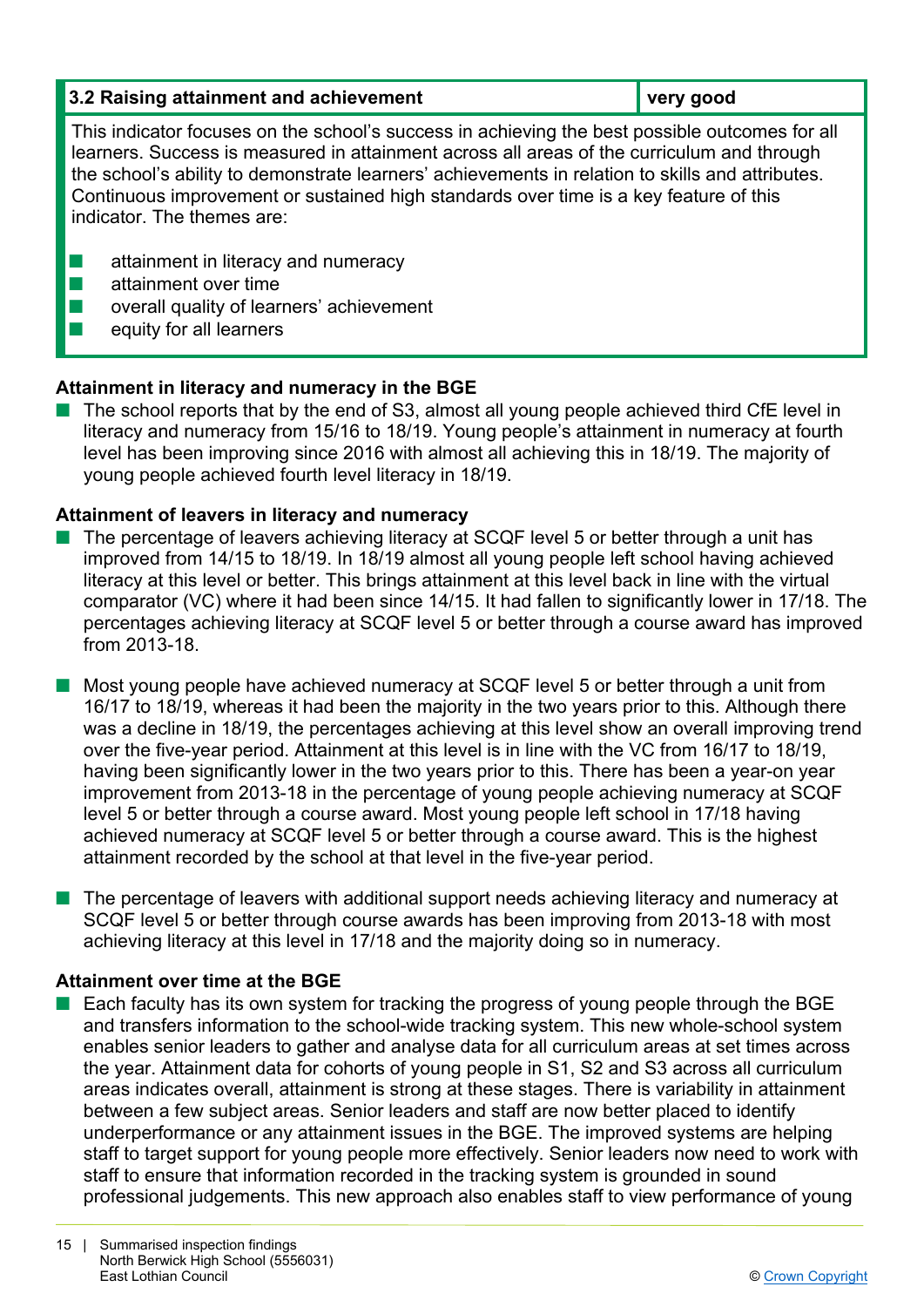people across their subjects in the school and is helping to raise expectations. As the new system develops, the school should be able to gather attainment data over time and monitor trends over time.

# **Attainment over time at the Senior Phase**

- The average complementary tariff scores of the lowest attaining 20% of leavers improved in 18/19 from the previous year. This brings the attainment of this band of leavers back in line with the VC as it had been from 14/15 to 16/17. It had fallen to significantly much lower in 17/18. The scores of the middle attaining 60% of leavers improved in 18/19 from the previous year and are now significantly higher than the VC. Similarly, the average complementary tariff scores for the highest attaining 20% of leavers also improved in 18/19 from the previous year and are significantly higher than the VC. The scores for this band of learners has been significantly higher or much higher than the VC in four out of five years from 14/15.
- From 14/15 to 18/19, most young people at S4 have been presented for six or more NQs. Over this period, most young people achieved six or more qualifications at SCQF level 4 or better. From 14/15 to 18/19 a majority of young people have achieved five or more qualifications at SCQF 5C or better. This is significantly higher than the VC in 15/16 and 16/17 but in line in the following two years. The percentage of young people achieving two or more to five or more awards at SCQF 5C or better and 5A or better was overall significantly higher than the VC in 16/17. This was a particularly strongly attaining S4 cohort. The percentages achieving one or more to five or more awards at SCQF 5C or better and 5A or better declined in 17/18 and improved in 18/19. These measures have been almost always in line with or very occasionally significantly higher than the VC in each of these two years. The school reports that a contributory factor to the increase in the percentage of young people achieving qualifications in the latest year is the success of a mentoring programme for targeted groups in the senior phase.
- From 16/17 to 18/19, the majority of young people have been presented for five courses at S5. By S5, the percentages of young people achieving qualifications at SCQF 6C or better and 6A or better has decreased from 17/18 to 18/19. This can be partly explained by the high attaining S4 cohort in 16/17 maintaining a strong performance in S5 in 17/18. However, overall the percentages are significantly higher than the VC for those achieving two or more to five or more awards by S5 at SCQF 6C or better or 6A or better in the latest two years. In the latest two years, senior leaders have analysed post prelim data in greater depth and as a result, presentation levels for qualifications are improving.
- **n** In 16/17 young people in S6 were most commonly presented for four courses. However, in 17/18 and 18/19, young people in S6 were most commonly presented for three courses. The percentages taking four courses over this three-year period has decreased and in 17/18 and 18/19. Young people in S6 choose from an increasing variety of qualifications or awards on offer. When they are not doing courses leading to qualifications they undertake learning which develops attributes and skills further, and will serve them well for life beyond school. The school should develop with young people and parents, a clear rationale about the purpose of S6 for different groups of learners. The percentages of young people achieving National Qualifications by S6 at SCQF 6C or better and SCQF 6A or better have improved in 2018/19. Again, this is the high attaining S4 cohort in 16/17 maintaining a strong performance as they move through the senior phase to S6. The percentages achieving one or more to six or more at SCQF 6C or better in 2018/19 is significantly higher or much higher than the VC. The percentages achieving one or more to four or more at SCQF 6A or better in 2018/19 is significantly higher or much higher than the VC. There is strong attainment at Advanced Higher. The percentage of young people achieving one or more to four or more qualifications at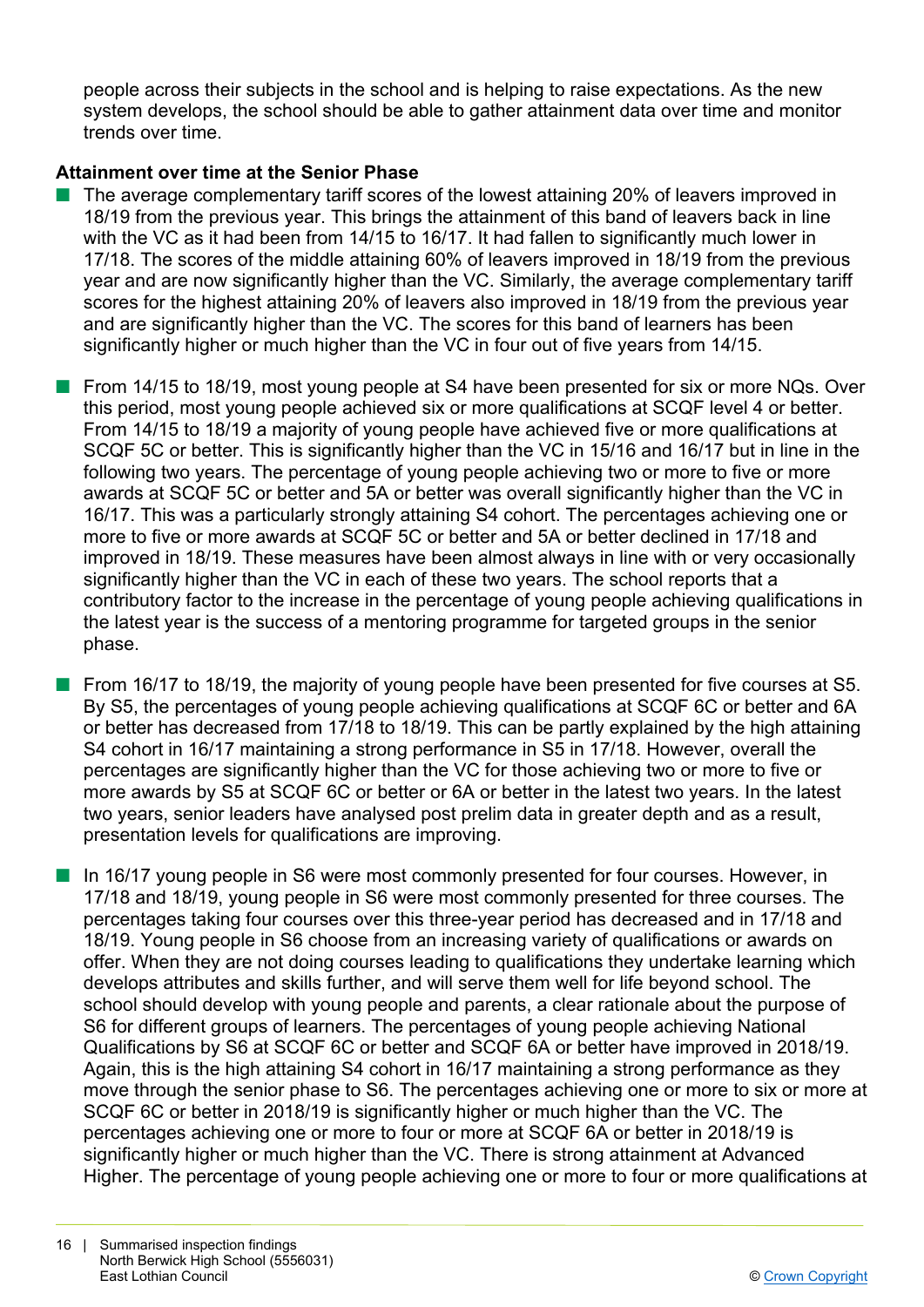SCQF level 7C or better has been significantly higher or much higher than the VC from 14/15 to 18/19.

# **Overall Quality of Learners' Achievements**

- **N** Young people enjoy participating in an extensive range of well-promoted and inclusive opportunities to develop their skills and personal achievement during lunchtimes and outside of school. Sports, such as rugby and hockey, and music activities are particularly popular across all year groups. This is improving physical wellbeing, confidence enhancing team-working skills and leading to success for individuals and teams in a range of competitions and festivals. In addition to traditional bands and orchestras, the music department organises a battle of the bands and young people regularly present on a local radio station. This is helping young people to showcase their talents, develop interests and skills for work.
- Young people from S1 to S3 particularly eniov 'activities week', which offers them a choice of activities to suit their interests. Overall, young people are gaining in confidence and self-esteem, making new friends and developing their teamwork and communication skills. The Model United Nations conferences are a good example of young people developing their confidence, resilience and analytical skills. Young people in S5 and S6 also demonstrate their well-developed leadership abilities and time-management skills across the range of activities.
- $\blacksquare$  There are several opportunities for young people to develop leadership skills across the school. These include the pupil council, eco and charity committees. Young people also lead several of the clubs such as the drama club, soul band and ukulele orchestra. There are currently more opportunities for young people to develop their leadership skills in S5 and S6 than there are for younger peers. Such opportunities include serving in the senior council, becoming a peer mentor or a sports ambassador. There is scope to increase leadership opportunities for young people from S1 to S4.
- $\blacksquare$  The school uses a wide range of approaches to recognise and celebrate achievement. Increasingly it is recognising and celebrating wider aspects of achievement in addition to attainment. The increasing use of social media and the new summer ceilidh is supporting this.
- The identification of non-participation across the full range of school and community-based achievement opportunities is currently quite informal. Although Active Schools do track young people's participation in sport, the school recognises that it needs to develop systems to better track young people's wider achievements. The use of recognised and accredited achievement through a wider range of qualifications and awards is beginning to develop, but is currently limited. As the school extends its offer, such as introducing the Junior Awards Scheme Scotland, it should consider how to plan for appropriate progression from S1 to S6.

# **Equity for all learners**

- Staff have a sound understanding of the socio-economic context of the school, which includes an understanding of barriers faced by young people. All pastoral staff have a good knowledge of young people, their families and personal circumstances. They work in collaboration with senior leaders to ensure that personal circumstances are not a barrier to attainment and achievement. Almost all young people leaving school from 2014/15, including those requiring additional support with their learning, attained literacy and numeracy at SCQF level 4 or better.
- The school uses its Pupil Equity Fund (PEF) well to support young people access a range of activities such as residential trips. A PEF plan with clear priorities and strategies is in place to support targeted young people to make progress in their learning in the areas of literacy, numeracy and health and wellbeing. Data shows that almost all targeted young people's literacy skills have improved as a result of literacy interventions. In addition, across two years,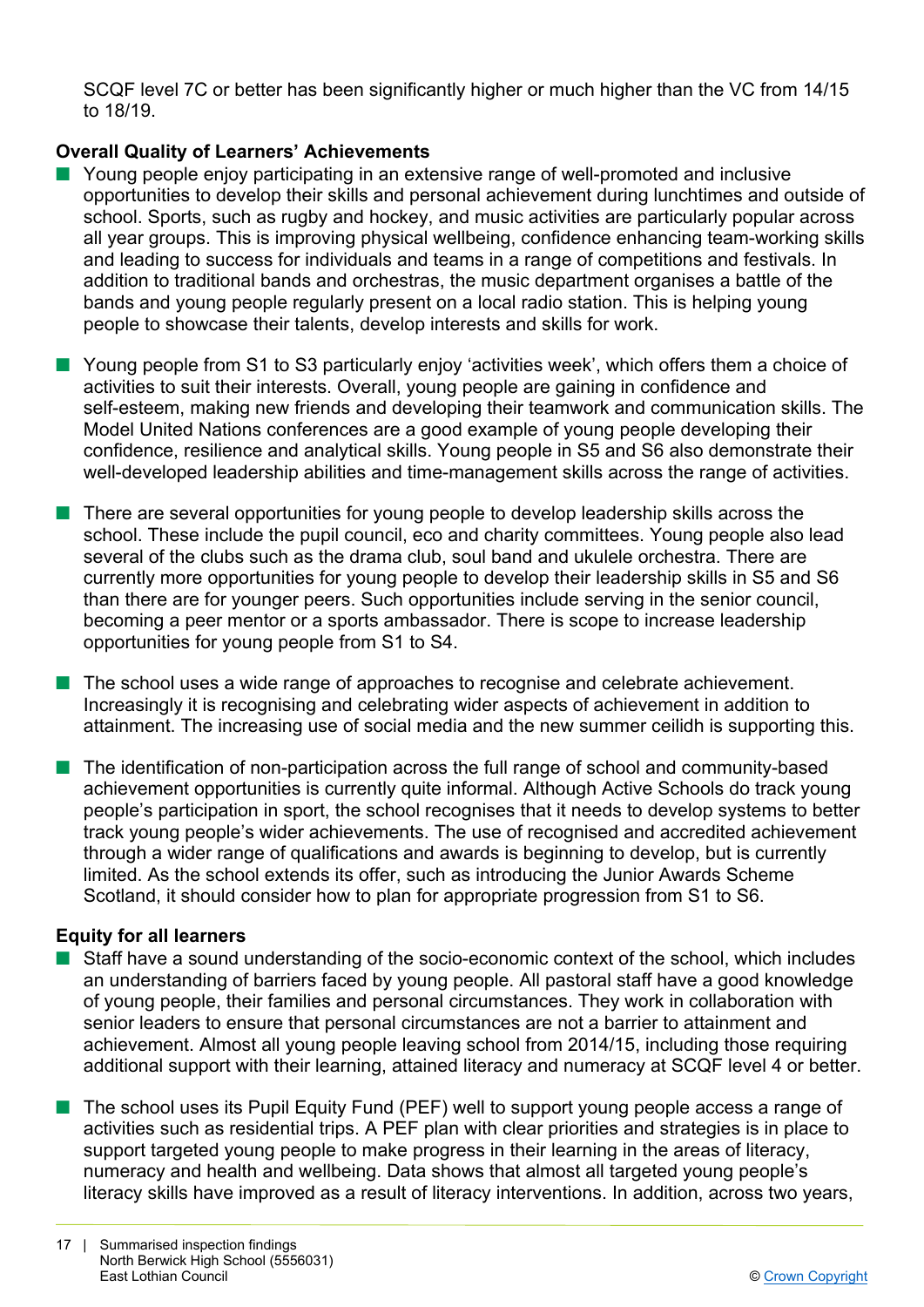young people's attendance and aspects of wellbeing across targeted groups have also improved.

- The Scottish Index of Multiple Deprivation (SIMD) profile indicates that almost all young people attending North Berwick High School live in deciles 6 to 10. The highest proportion of young people live in deciles 8 and 10, which are among the least socio-economically disadvantaged datazones in Scotland. The average total complementary tariff scores for leavers living in SIMD 6, 7, 8, 9 and 10 in 2018/19 are significantly higher than those of young people living in the same deciles across Scotland.
- $\blacksquare$  Almost all young people have moved on to initial positive destination in each of the years from 2014/15 to 2018/19. In the latest year, the school recorded its highest figure of 99.4%, which is above its VC, local authority and national average. The majority of young people move on to higher education.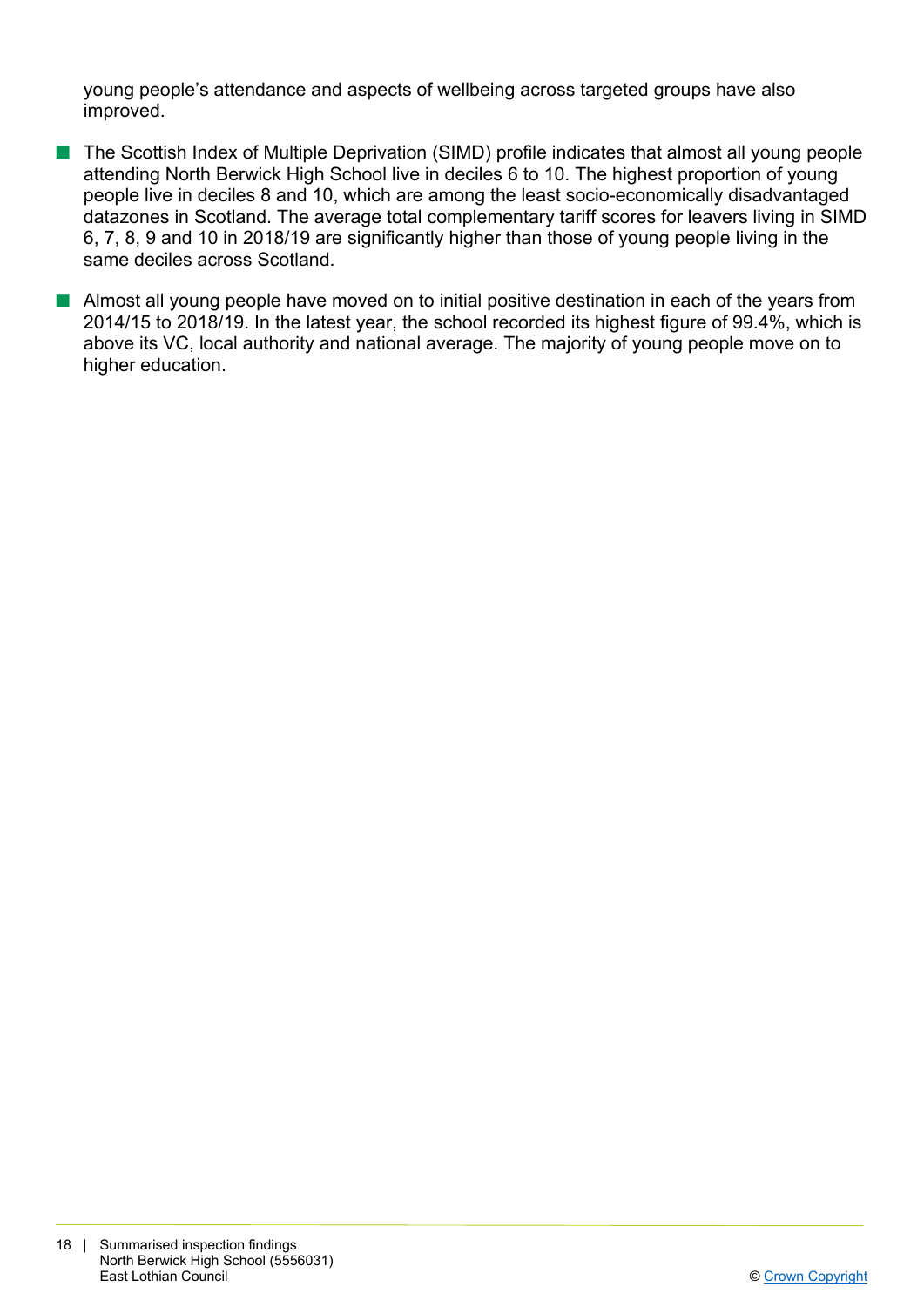#### **School Empowerment**

#### **Empowering Teachers and Practitioners**

#### **Empowering teachers and practitioners through developing leadership of learning**

**n** Staff are proud of the very strong culture of professional learning they are building with the clear aim of achieving long-term impact on classroom practice. They work very well together to create effective learning opportunities for all staff. Senior leaders are establishing a strong culture of enquiry, innovation and growing leadership of learning. They are developing effective systems for collecting and exchanging knowledge. Each faculty benefits from well-planned strategy days to shape their focus on how they will take forward enquiry-based learning. This is completed in conjunction with effective faculty reviews. In addition, classroom teachers have opportunities to lead the development of new coursework and this is providing them with additional responsibilities to help prepare them for middle leadership roles.

#### **The development of professional learning to include critical enquiry**

**n** Professional learning is supported well through the addition of recommended and directed reading information, inspiring research articles and video talks, shared regularly by senior leaders and peers. Impact from this work includes an improved focus by staff on the overall quality of learning. Teachers have planned, and quality time to take responsibility for an agreed educational development. This links well into the school improvement plan and annual PRDs. Most faculties have a useful digital platform for sharing information and the use of a whole-school learning and teaching HUB. This repository supports further the wide sharing of educational research.

#### **Empowerment though developing strong professional learning communities**

Senior leaders streamline the work of the school strategy groups to reflect well the actions for the school improvement plan. Middle leaders work together very well to share departmental ideas to improve teaching and learning. Collegiate activity time and additional informal meetings, enable staff to work well to achieve a variety of educational outcomes. These include improving the quality of GIRFEC activities, enhancing devolved leadership, looking inwards at the quality of classroom learning and the use of new learning strategies and styles of learning.

## **Professional learning as Critical Enquiry (PLaCE)**

Staff are developing strong critical enquiry skills through partnership with a nearby university. This project is focused on developing a collaborative school-wide approach to improving learning and teaching, whilst capacity building at all levels. Senior leaders have identified the role of the middle leader as pivotal in taking forward this initiative. Class teachers volunteer to be trained as enquiry leads. They will use the second phase of the project, to work with existing teacher learning communities. This initiative, to empower staff, is developing teachers' research skills well. Teachers appreciate the opportunities to focus deeply on an aspect of learning and teaching, observing the developing success of a few learners. They enjoy leading and supporting staff in mixed subject groups, participating in meaningful discussions and sharing effective strategies to support learner success. Teachers involved in the project are now focussing on a detailed analysis of how they can meet selected young people's learning needs.

## **Building up middle leadership and developing distributed leadership**

Middle leaders are supported and empowered to be confident leaders. They take overall responsibility for a variety of faculty led, and for a few, whole school initiatives to improve the quality of learning and teaching. Staff benefit from middle leader courses to share ideas and good practice. Middle leaders meet with the headteacher individually to set professional goals and overcome staffing challenges. They value and appreciate the effective challenge and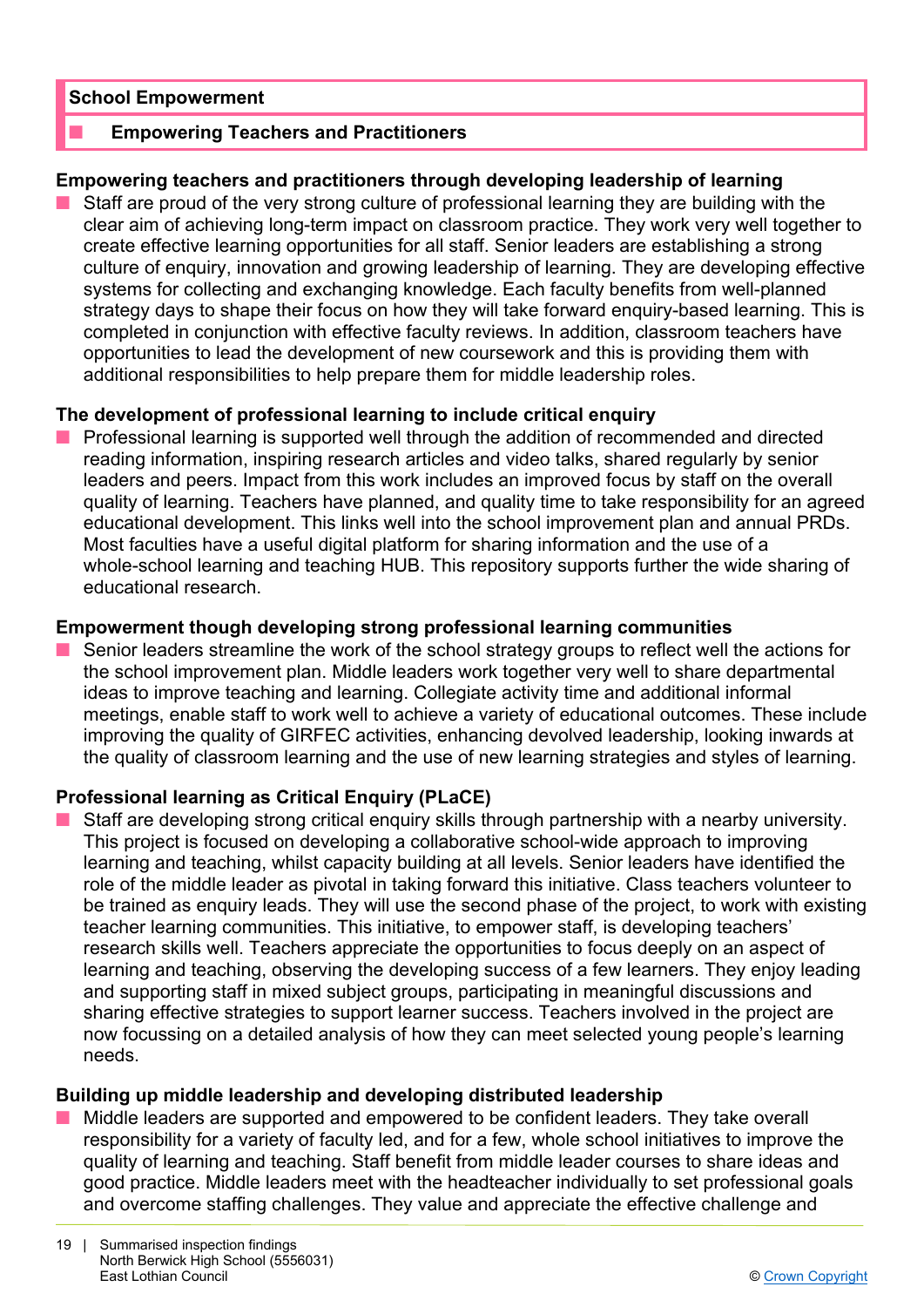support they get from this. Classroom teachers are supported well to improve their skills or teaching qualifications through, for example, working with the SQA or through achieving Master level credits from educational projects. Staff appreciate opportunities to gain temporary promoted posts, which help them to be better ready to take on more permanent promoted positions.

# **Career-long professional learning to support empowerment**

■ CLPL is a key element of school's empowerment agenda. Identified courses and programmes linked to developing an empowered school are beneficial for staff. Coaching and mentoring with university partners and school leaders has been particularly beneficial. Teachers have developed confidence through this work. They share their developing research enquiry skills with colleagues both within school and from across the local authority.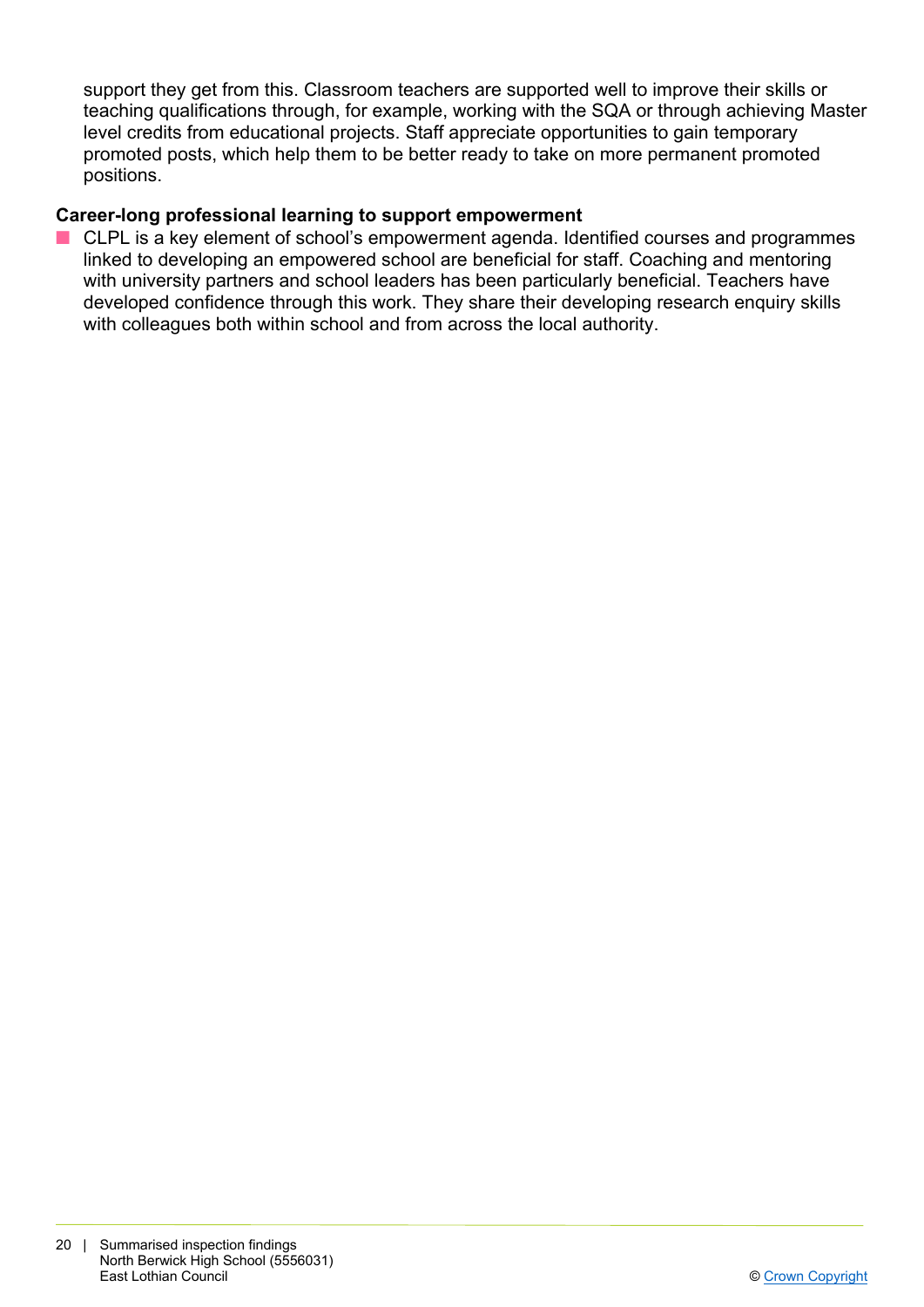# Practice worth sharing more widely

- The developing range of well-informed and innovative approaches to learning, teaching and assessment, which are supporting young people at all stages to take responsibility for their own learning and progress to improve their attainment.
- The positive impact that the wide range of professional learning activities have had on the quality of leadership for learning at all levels in the school. In particular, the focus on critical engagement with professional reading and a programme of action research has empowered all teachers to develop their practice to meet their unique individual professional needs as well as the needs of the learner.